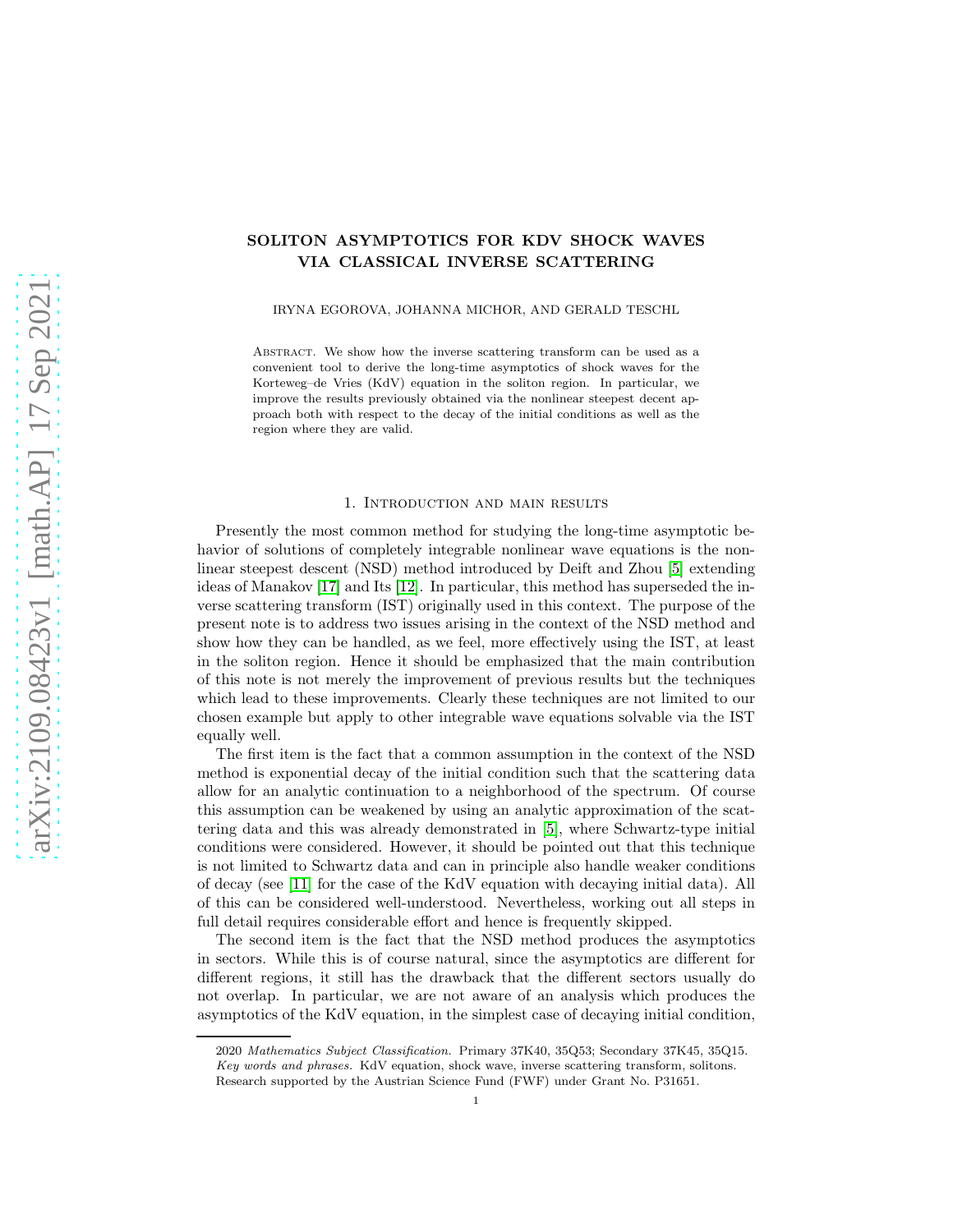in overlapping domains which cover the entire  $x/t$ -plane. In this context our second contribution is that we can establish soliton asymptotics in a regime which is larger than what could previously be covered using the NSD method.

In this vein, the aim of our note is to show the benefits of the classical IST in soliton domains for the study of the KdV equation

<span id="page-1-0"></span>(1.1) 
$$
q_t(x,t) - 6q(x,t)q_x(x,t) + q_{xxx}(x,t) = 0,
$$

with step-like initial data  $q(x) = q(x, 0)$  satisfying the condition

(1.2) 
$$
q(x) \to \begin{cases} 0, & \text{as } x \to +\infty, \\ -c^2, & \text{as } x \to -\infty, \end{cases}
$$

where  $c > 0$ . The long-time asymptotics of solutions of [\(1.1\)](#page-1-0), [\(1.2\)](#page-1-1) were derived in [\[6\]](#page-20-4) using the vector Riemann–Hilbert approach, under the assumption of exponential decay of the initial data to the background constants in [\(1.2\)](#page-1-1). We want to weaken this condition to polynomial decay and, at the same time, cover a larger region. Specifically, we will derive the asymptotics for

<span id="page-1-1"></span>
$$
x \ge 4c^2t + \frac{m_0 - \frac{3}{2} - \varepsilon}{2c} \log t, \quad \varepsilon > 0, \quad m_0 \ge 3,
$$

whereas the asymptotics obtained via NSD in [\[6\]](#page-20-4) only hold for

$$
x \ge 4c^2t + \varepsilon t, \quad \varepsilon > 0.
$$

Our second aim was to find minimal restrictions on the steplike initial data for which the associated Riemann–Hilbert problem (RHP) is well-posed. When stating the RHP for a nonlinear equation, one assumes that its solution for each  $t$  has a behavior that guarantees the existence of Jost solutions. In our case, it means that the solution  $q(x, t)$  to the initial-value problem  $(1.1)$ – $(1.2)$  has to have finite first moments of perturbation. If this is not established beforehand, then the respective RHP statement is conditional, and one has to prove that the RHP has a solution. These minimal restrictions on the initial data to achieve existence of a unique classical solution are the content of Theorem [1.3.](#page-3-0)

Our main result is the following. Denote by  $C^n(\mathbb{R})$  the set of functions  $x \in \mathbb{R} \mapsto$  $q(x) \in \mathbb{R}$  which have n continuous derivatives with respect to x and let  $C^{n,k}(\mathbb{R}^2)$  be the set of functions  $(x,t) \in \mathbb{R}^2 \mapsto q(x,t) \in \mathbb{R}$  which have n continuous derivatives with respect to  $x$  and  $k$  continuous derivatives with respect to  $t$ . Denote the discrete spectrum of the associated scattering problem by  $-\kappa_N^2 < \cdots < -\kappa_1^2$  and the inverse of the norm of the right eigenfunctions by  $\gamma_j$ ,  $j = 1, \ldots, N$  (compare Sec. [2\)](#page-4-0).

<span id="page-1-3"></span>**Theorem 1.1.** Let  $m_0 \geq 3$ ,  $n_0 \geq 2$  be arbitrary natural numbers and let  $\varepsilon > 0$  be arbitrary small. Assume that  $q(x) \in C^{n_0}(\mathbb{R})$  satisfies

<span id="page-1-2"></span>
$$
(1.3)\quad \int_0^{+\infty} (1+|x|^{m_0}) \left( \left| \frac{d^n}{dx^n} q(x) \right| + \left| \frac{d^n}{dx^n} (q(-x)+c^2) \right| \right) dx < \infty, \quad 0 \le n \le n_0.
$$

Let  $q(x, t)$  be the solution of [\(1.1\)](#page-1-0), [\(1.3\)](#page-1-2). Then the asymptotics of  $q(x, t)$  in the region

$$
x \ge 4c^2t + \frac{m_0 - \frac{3}{2} - \varepsilon}{2c} \log t
$$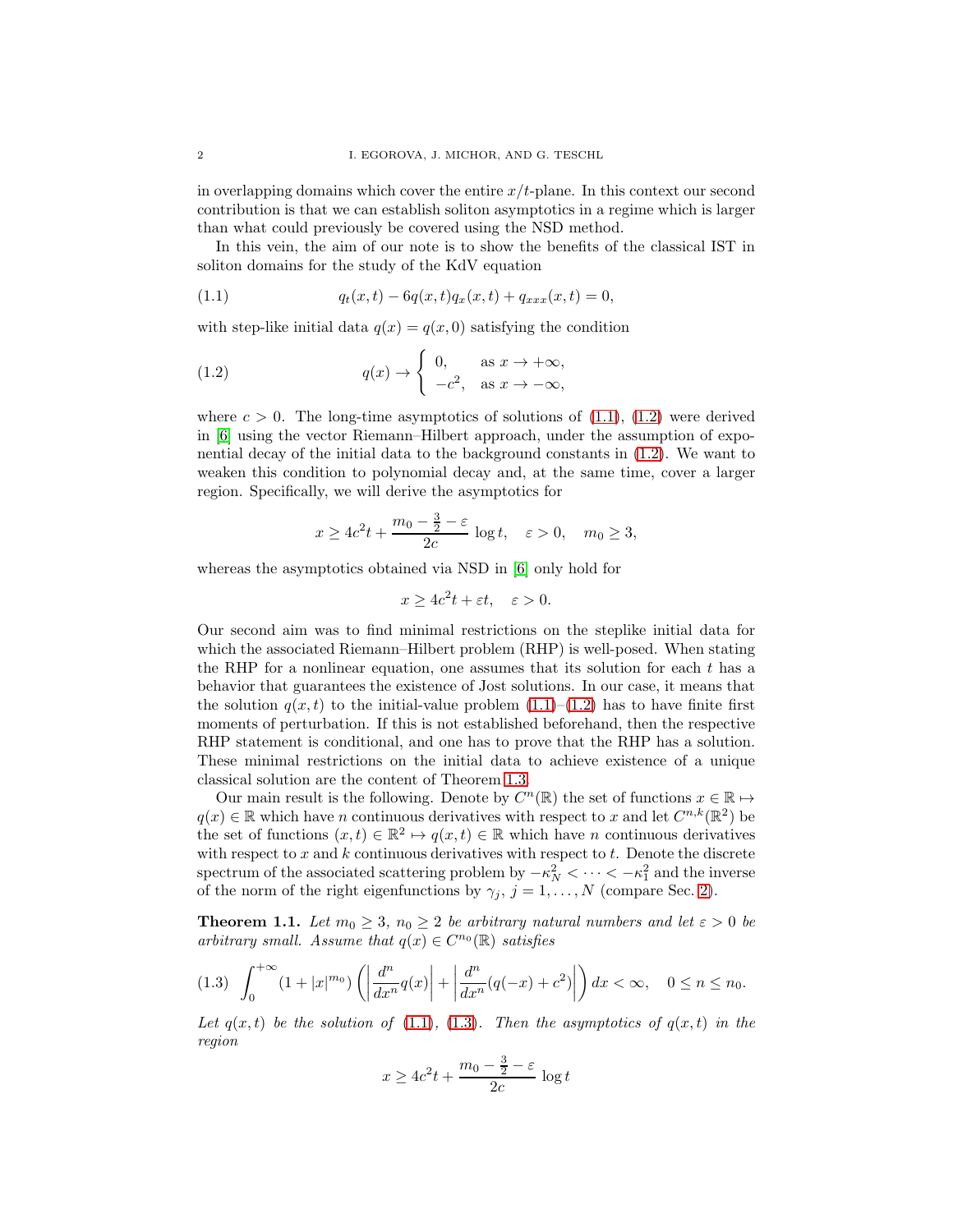is the following as  $t \to \infty$ : (1.4)

<span id="page-2-1"></span>
$$
q(x,t) = -\sum_{j=1}^{N} \frac{2\kappa_j^2}{\cosh^2\left(\kappa_j x - 4\kappa_j^3 t - \frac{1}{2}\log\frac{\gamma_j^2}{2\kappa_j} - \sum_{i=j+1}^{N}\log\frac{\kappa_j - \kappa_i}{\kappa_i + \kappa_j}\right)} + O\left(\frac{1}{t^{m_0 - \frac{3}{2} - \varepsilon}}\right).
$$

For convenience, we recall the precise result from [\[6\]](#page-20-4).

**Proposition** ([\[6\]](#page-20-4)). Assume that the initial data  $q(x)$  of the problem [\(1.1\)](#page-1-0)–[\(1.2\)](#page-1-1) belongs to  $C^7(\mathbb{R})$  and satisfies

<span id="page-2-0"></span>(1.5) 
$$
\int_0^{+\infty} e^{C_0 x} (|q(x)| + |q(-x) + c^2|) dx < \infty, \quad q^{(i)} x^4 \in L_1(\mathbb{R}),
$$

where  $i = 1, ..., 7$  and  $C_0 > c > 0$ . Let  $q(x, t)$  be the solution of [\(1.1\)](#page-1-0), [\(1.5\)](#page-2-0). Assume that  $\delta > 0$  is sufficiently small such that the intervals  $[4\kappa_j^2 - \delta, 4\kappa_j^2 + \delta]$ are disjoint and lie inside  $(4c^2, \infty)$ . Then the asymptotics in the soliton region  $\frac{x}{t} - 4c^2 \ge \varepsilon$  for some small  $\varepsilon > 0$  are as follows:

<span id="page-2-2"></span>If  $x \to \infty$ ,  $t \to \infty$  and  $\left|\frac{x}{t} - 4\kappa_j^2\right| < \delta$  for some j,

(1.6) 
$$
q(x,t) = \frac{-4\kappa_j \gamma_j^2(x,t)}{(1+(2\kappa_j)^{-1}\gamma_j^2(x,t))^2} + O(t^{-l}),
$$

for any  $l \in \mathbb{N}$ , where

<span id="page-2-3"></span>(1.7) 
$$
\gamma_j^2(x,t) = \gamma_j^2 e^{-2\kappa_j x + 8\kappa_j^3 t} \prod_{j=j+1}^N \left(\frac{\kappa_i - \kappa_j}{\kappa_i + \kappa_j}\right)^2.
$$
  
If  $\left|\frac{x}{t} - 4\kappa_j^2\right| > \delta$  for all j, then  $q(x,t) = O(t^{-l})$  for all  $l \in \mathbb{N}$ .

Remark 1.2. Let us check that [\(1.4\)](#page-2-1) and [\(1.6\)](#page-2-2) indeed represent the same leading term of the asymptotic expansion. For sufficiently large t the summands in  $(1.4)$ do not interfere up to an exponentially small term. They have nonzero profiles in vicinities of the rays  $\frac{x}{t} = 4\kappa_j^2$  defined by the phase shifts

(1.8) 
$$
\Delta_j = -\frac{1}{2} \log \frac{\gamma_j^2}{2\kappa_j} - \sum_{i=j+1}^N \log \frac{\kappa_j - \kappa_i}{\kappa_i + \kappa_j}.
$$

On the other hand, using [\(1.7\)](#page-2-3) and [\(1.8\)](#page-2-4) we get

<span id="page-2-4"></span>
$$
\frac{-4\kappa_j \gamma_j^2(x,t)}{(1+(2\kappa_j)^{-1}\gamma_j^2(x,t))^2} = -\frac{8\kappa_j^2}{\left(\frac{\sqrt{2\kappa_j}}{\gamma_j(x,t)} + \frac{\gamma_j(x,t)}{\sqrt{2\kappa_j}}\right)^2} \n= -\frac{8\kappa_j^2}{\left(e^{\kappa_j x - 4\kappa_j^3 t + \Delta_j} + e^{-\kappa_j x + 4\kappa_j^3 t - \Delta_j}\right)^2},
$$

which implies  $(1.4)$ .

Existence of the unique classical solution of the initial-value problem [\(1.1\)](#page-1-0), [\(1.3\)](#page-1-2) considered in Theorem [1.1](#page-1-3) is provided by the results of Grudsky and Rybkin [\[10\]](#page-20-5) which are applicable for the wider class of initial data essentially bounded from below on the left half axis and decaying with rate  $x^{5/2}q(x) \in L_1(\mathbb{R}_+)$  on the right half axis. Recently these results were generalized by Laurens [\[15,](#page-20-6) [16\]](#page-20-7) for initial data,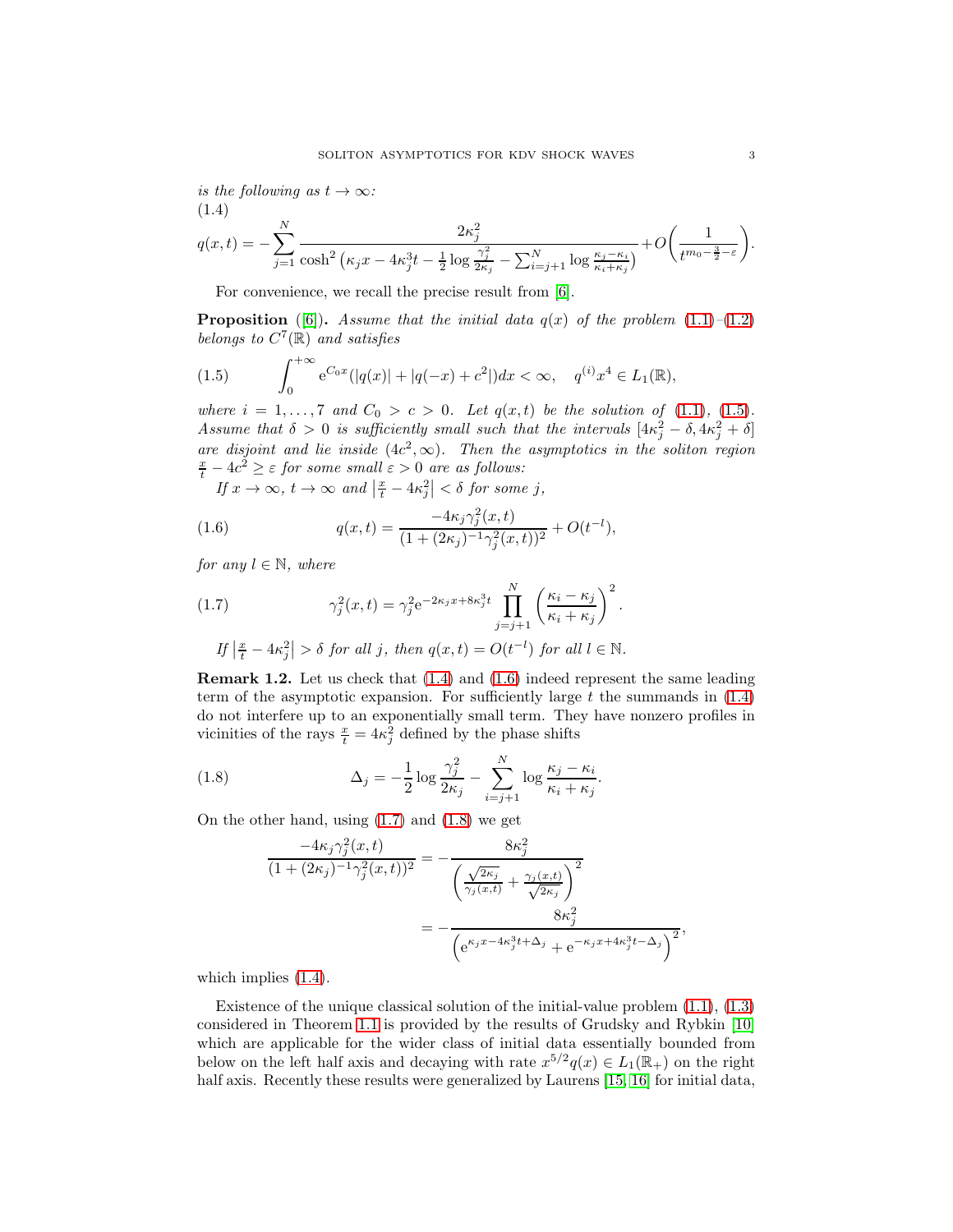which are the sum of a known steplike KdV solution and an arbitrary function from  $H^{-1}(\mathbb{R})$ . However, all these results do not allow us to control the behavior of  $q(x,t)$ as  $x \to \pm \infty$  for any fixed t, and they do not ensure the requirements on smoothness of the scattering data applied in the asymptotic analysis. This can be achieved in the framework of the classical IST generalized to the case of steplike solutions. For steplike KdV solutions the following result holds:

**Proposition** ([\[8,](#page-20-8) [9\]](#page-20-9)). Let  $p_{\pm}(x)$  be two different algebro-geometric quasi-periodic finite gap potentials and let  $p_{\pm}(x,t)$  be two finite gap KdV solutions associated with the initial data  $p_{\pm}(x,0) = p_{\pm}(x)$ . Assume that  $q(x,0) \in C^{n_0}(\mathbb{R})$  and

<span id="page-3-1"></span>(1.9) ± Z ±∞ 0 d n dx<sup>n</sup> (q(x, 0) − p±(x)) (1 + |x| m<sup>0</sup> )dx < ∞, 0 ≤ n ≤ n0,

where

$$
m_0 \ge 8, \quad and \quad n_0 \ge m_0 + 5,
$$

are some fixed natural numbers. Then there exists a unique classical solution  $q(x,t) \in C^{n_0-m_0-2,1}(\mathbb{R}^2)$  of the initial-value problem  $(1.1)$ ,  $(1.9)$  satisfying

$$
\pm \int_0^{\pm \infty} \left| \frac{\partial^n}{\partial x^n} (q(x,t) - p_{\pm}(x,t)) \right| \left( 1 + |x|^{\left[\frac{m_0}{2}\right]-2} \right) dx < \infty, \quad 0 \le n \le n_0 - m_0 - 2,
$$

and

$$
\pm \int_0^{\pm \infty} \left| \frac{\partial}{\partial t} (q(x,t) - p_{\pm}(x,t)) \right| \left( 1 + |x|^{\left[\frac{m_0}{2}\right]-2} \right) dx < \infty,
$$

for all  $t \in \mathbb{R}$ .

Hence the largest class of initial data for which unique solvability is established, corresponds to initial datum with 13 continuous derivatives and 8 finite moments of perturbation. In our case of constant background solutions  $p_+(x) = p_+(x, t) = 0$ and  $p_-(x) = p_-(x,t) = -c^2$ , we can extend this class to initial datum with 7 continuous derivatives and 4 finite moments.

<span id="page-3-0"></span>**Theorem 1.3.** Given a pair  $(m_0, n_0) \in \mathbb{N} \times \mathbb{N}$  such that

<span id="page-3-2"></span>
$$
(1.10) \t m_0 \ge 4, \t and \t n_0 \ge m_0 + 3,
$$

assume that  $q(x) \in C^{n_0}(\mathbb{R})$  and satisfies [\(1.3\)](#page-1-2). Then there exists a unique classical solution to the initial-value problem [\(1.1\)](#page-1-0), [\(1.3\)](#page-1-2), [\(1.10\)](#page-3-2) such that for all  $t \in \mathbb{R}$ 

$$
(1.11)\qquad \int_0^{+\infty} \left(1+|x|^{\left[\frac{m_0}{2}\right]-1}\right) \left(\left|\frac{\partial^n}{\partial x^n}q(x,t)\right|+\left|\frac{\partial^n}{\partial x^n}(q(-x,t)+c^2)\right|\right)dx < \infty,
$$

for all  $0 \leq n \leq n_0 - m_0$ , and

(1.12) 
$$
\int_{\mathbb{R}} \left(1+|x|^{\left[\frac{m_0}{2}\right]-1}\right) \left|\frac{\partial}{\partial t}q(x,t)\right| dx < \infty.
$$

Thus condition [\(1.10\)](#page-3-2) ensures the well-posedness of the Riemann–Hilbert problem which forms the base of the long-time asymptotic analysis of steplike solutions via the NSD approach. It also secures the smoothness and decay properties of the scattering data required for the asymptotic analysis used in Theorem [1.1.](#page-1-3)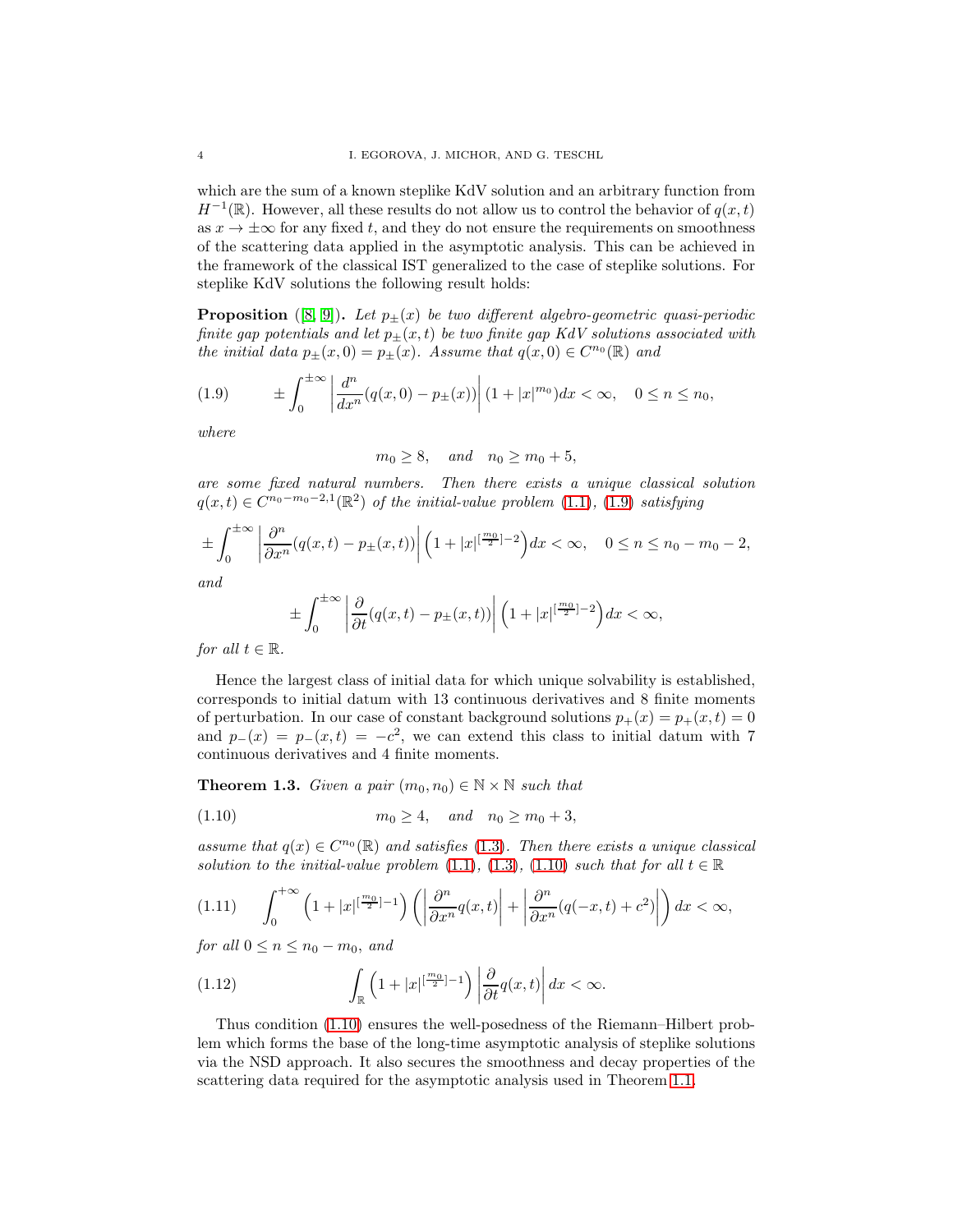### 2. SCATTERING THEORY FOR THE SCHRÖDINGER OPERATOR

<span id="page-4-0"></span>In this section we briefly describe the characteristic (necessary and sufficient) properties of the scattering data for the Schrödinger operator

<span id="page-4-1"></span>
$$
(Lf)(x) := -\frac{d^2}{dx^2}f(x) + q(x)f(x)
$$

with steplike potential [\(1.2\)](#page-1-1) satisfying [\(1.3\)](#page-1-2), assuming that  $m_0 \geq 1$  and  $n_0 \geq 0$ . Let  $\lambda$  be the spectral parameter of the problem

(2.1) 
$$
-\frac{d^2}{dx^2}f(x) + q(x)f(x) = \lambda f(x).
$$

We introduce additional spectral parameters  $k = \sqrt{\lambda}$  and  $k_1 = \sqrt{\lambda + c^2}$  which map the domains  $\mathbb{C} \setminus \mathbb{R}_+$  and  $\mathcal{D} := \mathbb{C} \setminus [-c^2, \infty)$  conformally onto  $\mathbb{C}^+$ . The boundary of the domain  $\mathcal D$  is treated as consisting of two sides of the cut along the interval  $[-c^2, \infty)$ , with distinguished points  $\lambda^u = \lambda + i0$  and  $\lambda^l = \lambda - i0$  on this boundary. We assume that  $\lambda \in \overline{\mathcal{D}}$ . This gives a one-to-one correspondence between the parameters  $k, k_1$  and  $\lambda$ .

The spectrum of the operator  $L$  consists of a continuous spectrum of multiplicity two on  $\mathbb{R}_+$ , a continuous spectrum of multiplicity one on  $[-c^2, 0]$  and a finite discrete spectrum  $\{\lambda_1, \ldots, \lambda_N\}$ , where  $\lambda_N < \cdots < \lambda_1 < -c^2$ .

According to [\[18\]](#page-20-10) and [\[4\]](#page-20-11), equation [\(2.1\)](#page-4-1) has two Jost solutions

$$
\phi(\lambda, x) = e^{ikx} \left( 1 + \int_0^\infty B(x, y) e^{2iky} dy \right), \quad k \in \overline{\mathbb{C}^+},
$$
  

$$
\phi_1(\lambda, x) = e^{-ik_1x} \left( 1 + \int_{-\infty}^0 B_1(x, y) e^{-2ik_1y} dy \right), \quad k_1 \in \overline{\mathbb{C}^+},
$$

where  $B(x, y)$  and  $B_1(x, y)$  are real-valued functions (the kernels of the transformation operators) satisfying the properties

<span id="page-4-2"></span>(2.2) 
$$
B(x,0) = \int_{x}^{+\infty} q(y)dy, \quad B_1(x,0) = \int_{-\infty}^{x} (q(y) + c^2)dy.
$$

One of the main characteristics of the spectral problem  $(2.1)$ ,  $(1.3)$  is the Wronskian  $W(\lambda) := W(\phi(\lambda, \cdot), \phi_1(\lambda, \cdot))$  of the Jost solutions, where  $W(f, g) = f(x)g'(x)$  $g(x)f'(x)$ . It is well-known that  $W(\lambda)$  has simple zeros at the points of the discrete spectrum  $\lambda_i$  and possibly at the end of the continuous spectrum, but no other zeros. If  $W(-c^2) = 0$  we call the point  $-c^2$  a resonant point. Denote by

$$
\gamma_j^2:=\frac{1}{\int_{\mathbb{R}}\phi^2(\lambda_j,x)dx},\quad \gamma_{j,1}^2:=\frac{1}{\int_{\mathbb{R}}\phi_1^2(\lambda_j,x)dx}
$$

the right, left normalizing constants, respectively.

Consider the standard scattering relations

$$
T(\lambda)\phi_1(\lambda, x) = \overline{\phi(\lambda, x)} + R(\lambda)\phi(\lambda, x), \quad k \in \mathbb{R},
$$
  
\n
$$
T_1(\lambda)\phi(\lambda, x) = \overline{\phi_1(\lambda, x)} + R_1(\lambda)\phi_1(\lambda, x), \quad k_1 \in \mathbb{R},
$$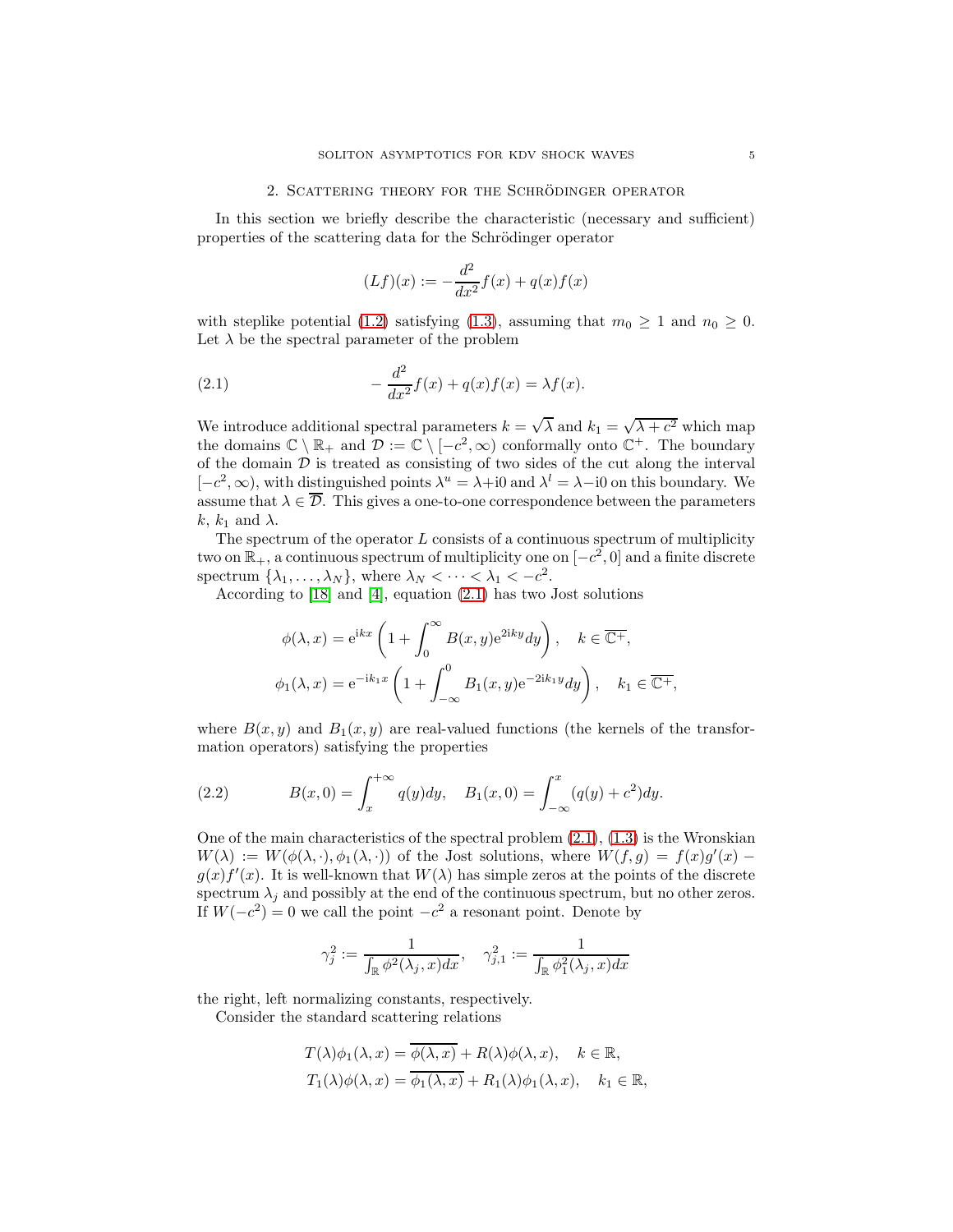where the transmission and reflection coefficients constituting the entries of the scattering matrix are defined as usual

$$
(2.3) \quad T(\lambda) := \frac{W(\overline{\phi(\lambda)}, \phi(\lambda))}{W(\lambda)}, \quad R(\lambda) := \frac{W(\overline{\phi(\lambda)}, \phi_1(\lambda))}{W(\lambda)}, \quad k \in \mathbb{R},
$$
\n
$$
T_1(\lambda) := -\frac{W(\overline{\phi_1(\lambda)}, \phi_1(\lambda))}{W(\lambda)}, \quad R_1(\lambda) := -\frac{W(\overline{\phi_1(\lambda)}, \phi(\lambda))}{W(\lambda)}, \quad k_1 \in \mathbb{R}.
$$

<span id="page-5-0"></span>**Lemma 2.1** ([\[1,](#page-20-12) [3,](#page-20-13) [7\]](#page-20-14)). Let  $q(x)$  satisfy [\(1.3\)](#page-1-2) with  $m_0 \ge 1$  and  $n_0 \ge 0$ . The entries of the scattering matrix satisfy

- **I.(a)**  $T(\lambda + i0) = \overline{T(\lambda i0)}$  and  $R(\lambda + i0) = \overline{R(\lambda i0)}$  for  $k(\lambda) \in \mathbb{R}$ ;  $T_1(\lambda + i0) = \overline{T_1(\lambda - i0)}$  and  $R_1(\lambda + i0) = \overline{R_1(\lambda - i0)}$  for  $k_1(\lambda) \in \mathbb{R}$ . (b)  $\frac{T_1(\lambda)}{\overline{T_1(\lambda)}}$  $\frac{T_1(\lambda)}{T_1(\lambda)} = R_1(\lambda)$  for  $k_1(\lambda) \in [-c, c]$ . (c)  $1 - |R(\lambda)|^2 = \frac{k_1}{k_1}$  $\frac{k_1}{k} |T(\lambda)|^2$  and  $1 - |R_1(\lambda)|^2 = \frac{k_1}{k_1}$  $\frac{\kappa}{k_1} |T_1(\lambda)|^2$  for  $k(\lambda) \in \mathbb{R}$ .
- (d)  $\overline{R(\lambda)}T(\lambda) + R_1(\lambda)\overline{T(\lambda)} = \overline{R_1(\lambda)}T_1(\lambda) + R(\lambda)\overline{T_1(\lambda)} = 0$  for  $k(\lambda) \in \mathbb{R}$ .
- (e)  $T(\lambda) = 1 + O(\frac{1}{\lambda})$  $(\frac{1}{\lambda}), T_1(\lambda) = 1 + O(\frac{1}{\sqrt{\lambda}})$  $\frac{1}{\lambda}$ ) as  $\lambda \to \infty$ ,  $R(\lambda) = O(\frac{1}{\lambda})$  $\frac{1}{\lambda}$ ),  $R_1(\lambda) = O(\frac{1}{\sqrt{\lambda}})$  $\frac{1}{\lambda}$ ) as  $\lambda \to \infty$ .
- II. The functions  $T(\lambda)$  and  $T_1(\lambda)$  can be analytically continued to D satisfying

$$
2ik(\lambda)T^{-1}(\lambda) = 2ik_1(\lambda)T_1^{-1}(\lambda) =: W(\lambda),
$$

where  $W(\lambda)$  has the following properties:

- (i) It is holomorphic in the domain  $D$  and continuous up to the boundary. Moreover,  $W(\lambda + i0) = \overline{W(\lambda - i0)} \neq 0$  as  $\lambda \in (-c^2, \infty)$ .
- (ii) In  $\mathcal D$  its only zeros are  $\lambda_1, \ldots, \lambda_N$ , and

$$
\left(\frac{dW}{d\lambda}\left(\lambda_{j}\right)\right)^{-2}=\gamma_{j}^{2}\gamma_{j,1}^{2}.
$$

$$
(iii) \text{ If } W(-c^2) = 0 \text{ then}
$$

$$
W(\lambda) = i\gamma \sqrt{\lambda + c^2} (1 + o(1)), \quad \text{as } \lambda \to -c^2, \quad \text{where } \gamma \in \mathbb{R} \setminus \{0\}.
$$

**III.**  $R(\lambda)$  and  $R_1(\lambda)$  are continuous for  $k(\lambda) \in \mathbb{R}$  and  $k_1(\lambda) \in \mathbb{R}$ , respectively.

Define

$$
K(x,y) = \frac{1}{2}B\left(x, \frac{y-x}{2}\right), \quad K_1(x,y) = \frac{1}{2}B_1\left(x, \frac{y-x}{2}\right),
$$

and

(2.4)  

$$
F(x) = \frac{1}{2\pi} \int_{\mathbb{R}} R(\lambda) e^{ikx} dk + \frac{1}{4\pi} \int_{-c^2}^0 |T_1(\lambda)|^2 e^{ikx} \frac{d\lambda}{|k_1|} + \sum_{j=1}^N \gamma_j^2 e^{-\kappa_j x};
$$
  

$$
F_1(x) = \frac{1}{2\pi} \int_{\mathbb{R}} R_1(\lambda) e^{-ik_1 x} dk_1 + \sum_{j=1}^N \gamma_{j,1}^2 e^{\kappa_{j,1} x}, \quad \kappa_{j,1} = \sqrt{-c^2 - \lambda_j} > 0.
$$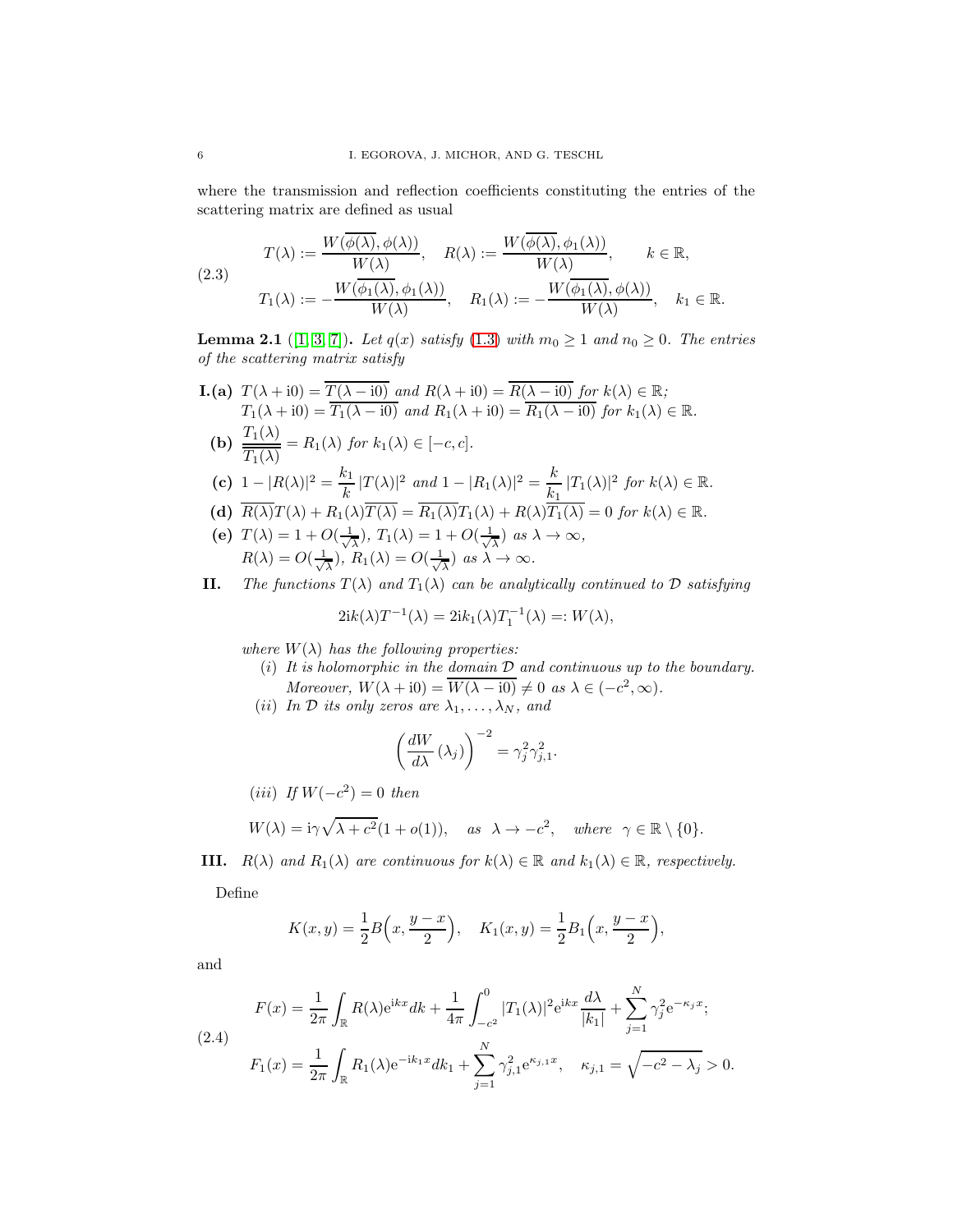These functions are connected by the right and left Marchenko equations([\[2,](#page-20-15) [3\]](#page-20-13))

<span id="page-6-2"></span>(2.5) 
$$
K(x, y) + F(x + y) + \int_{x}^{+\infty} K(x, s)F(y + s)ds = 0, \quad y > x;
$$

$$
K_1(x, y) + F_1(x + y) + \int_{-\infty}^{x} K_1(x, s)F_1(y + s)ds = 0, \quad y < x.
$$

<span id="page-6-0"></span>**Lemma 2.2** ([\[18\]](#page-20-10)). Let  $q(x)$  satisfy [\(1.3\)](#page-1-2) with  $m_0 \ge 1$  and  $n_0 \ge 0$ . Then

**IV.** 
$$
F(x), F_1(x) \in C^{n_0+1}(\mathbb{R})
$$
 and  

$$
\int_0^{+\infty} \left| \frac{d^n F}{dx^n} \right| (1+|x|^{m_0}) dx < \infty, \quad \int_{-\infty}^0 \left| \frac{d^n F_1}{dx^n} \right| (1+|x|^{m_0}) dx < \infty, \quad 1 \le n \le n_0+1.
$$

<span id="page-6-1"></span>The set of scattering data for the operator  $L$  can be defined as follows:

(2.6) 
$$
\mathcal{S}(m_0, n_0) := \{R(\lambda), T(\lambda), k \in \mathbb{R}; R_1(\lambda), T_1(\lambda), k_1 \in \mathbb{R};
$$

$$
\lambda_1, \dots, \lambda_N \in (-\infty, -c^2), \gamma_1^2, \gamma_{1,1}^2, \dots, \gamma_N^2, \gamma_{N,1}^2\}.
$$

The functions  $F(x)$  and  $F_1(x)$  are uniquely defined by this set.

**Theorem 2.3** ([\[7\]](#page-20-14)). Properties **I–IV** of Lemmas [2.1](#page-5-0) and [2.2](#page-6-0) are necessary and sufficient for  $\mathcal{S}(m_0, n_0)$  to be the set of scattering data for the Schrödinger operator L with potential  $q(x)$  satisfying [\(1.3\)](#page-1-2) for any  $m_0 \geq 1$  and  $n_0 \geq 0$ .

The sufficiency of these properties is established as follows. Given arbitrary  $m_0 \geq$ 1 and  $n_0 \geq 0$  and the set  $\mathcal{S}(m_0, n_0)$  consisting of four functions and 3N numbers as in  $(2.6)$ , assume that this set satisfies properties I to IV. Then the Marchenko equations [\(2.5\)](#page-6-2) are uniquely solvable([\[18\]](#page-20-10)) for the kernels of the transformation operators K and  $K_1$ . Moreover, the functions (cf.  $(2.2)$ )

$$
q_{+}(x) = -2\frac{d}{dx}K(x,x) = -\frac{d}{dx}B(x,0), \quad q_{-}(x) = 2\frac{d}{dx}K_{1}(x,x) = \frac{d}{dx}B_{1}(x,0),
$$

aresuch that  $q_{\pm} \in C^{n_0}(\mathbb{R})$  and  $([18])$  $([18])$  $([18])$ 

$$
\int_{\mathbb{R}_{\pm}}\left|\frac{d^n}{dx^n}q_{\pm}(x)\right|(1+|x|^{m_0})dx<\infty, \quad 0\leq n\leq n_0.
$$

The last and most important step establishes that  $q_+(x) = q_-(x) - c^2 := q(x)$ (cf. [\[7\]](#page-20-14)), that is,  $q(x)$  satisfies [\(1.3\)](#page-1-2). Moreover, the operator L with potential  $q(x)$ reconstructed by use of the Marchenko equations, has the chosen set  $\mathcal{S}(m_0, n_0)$  as the set of scattering data. This scattering theory forms the basis of the inverse scattering transform which we apply in the next section to prove Theorem [1.3.](#page-3-0)

# 3. The Cauchy problem for the KdV equation with steplike initial DATA OF THE CLASS  $(1.3)$ ,  $(1.10)$

We first recall some well-known facts about the Lax pair. By a classical solution of the KdV equation we mean a solution that has 3 continuous derivatives with respect to x and one with respect to t. Let  $v(x, t)$  be such a solution. Introduce the Lax operators

$$
L_v(t) = -\partial_x^2 + v(x, t), \quad P_v(t) = -4\partial_x^3 + 6v(x, t)\partial_x + 3v_x(x, t).
$$

Asis known  $([14])$  $([14])$  $([14])$ , the KdV equation is equivalent to the Lax equation

$$
\partial_t L_v(t) = [P_v(t), L_v(t)]
$$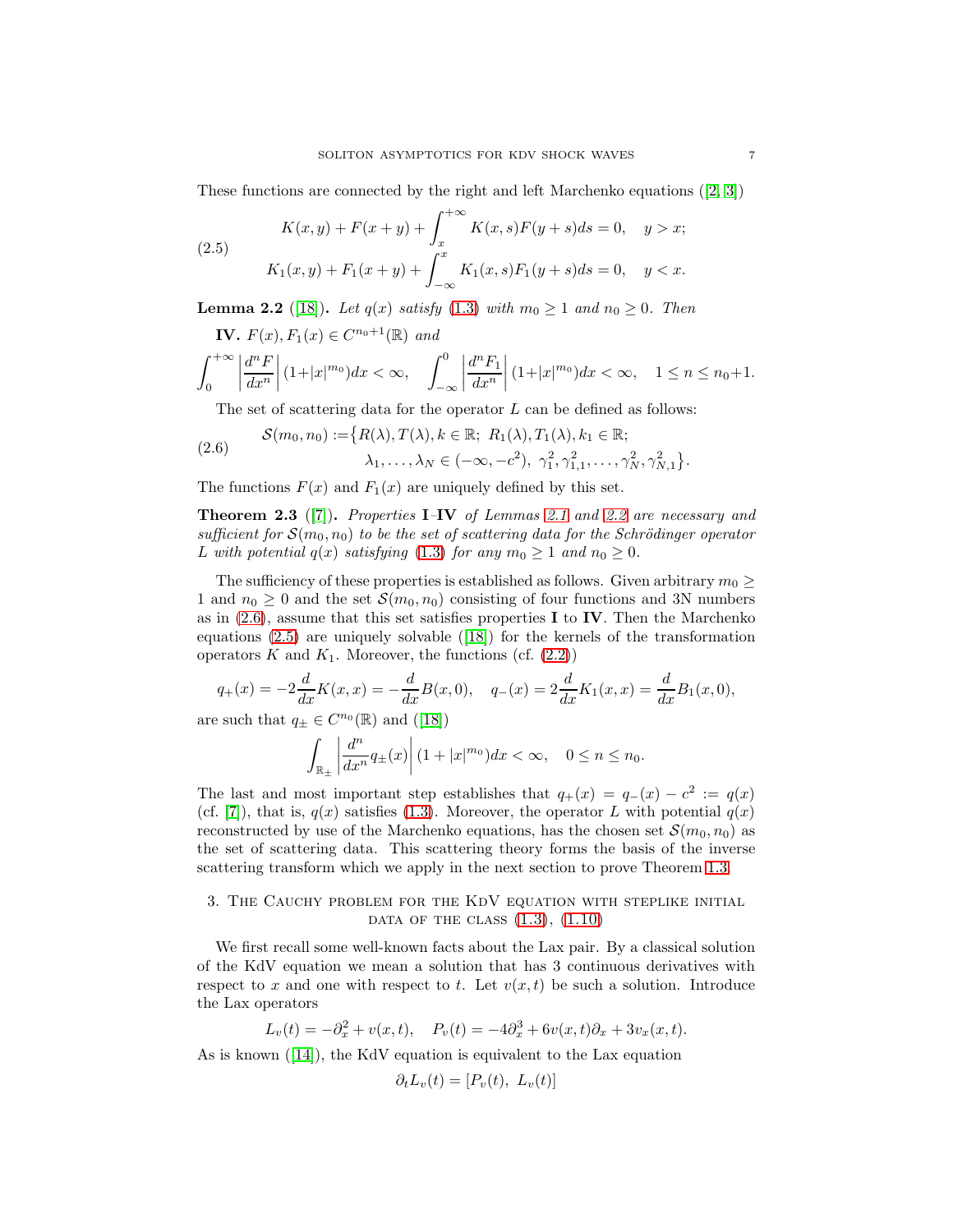considered in  $H^5(\mathbb{R})$ . It implies the unique solvability of the compatibility system

<span id="page-7-0"></span>(3.1) 
$$
L_v(t)u = \lambda u, \quad u_t = P_v(t)u,
$$

for any initial condition  $u(\lambda, 0, 0)$  and  $u_x(\lambda, 0, 0)$ . In turn, if  $u_1$  and  $u_2$  are two solutions of  $(3.1)$ , then their Wronskian does not depend either on x or on t. Let  $\psi_{\pm}(\lambda, x, t)$  be two Weyl solutions of the equation  $L_v(t)u = \lambda u$  normalized by the condition  $\psi_{\pm}(\lambda, 0, t) = 1$  and let  $m_{\pm}(\lambda, t) = \frac{\partial}{\partial x}\psi_{\pm}(\lambda, 0, t)$  be the Weyl functions.

**Lemma 3.1** ([\[8\]](#page-20-8)). Set

$$
\alpha_{\pm}(\lambda,t) = \exp\left(\int_0^t \left(2\big(v(0,s)+2\lambda\big)m_{\pm}(\lambda,s)-v_x(0,s)\right)ds\right).
$$

Then the functions  $u_{\pm}(\lambda, x, t) = \alpha_{\pm}(\lambda, t)\psi_{\pm}(\lambda, x, t)$  solve [\(3.1\)](#page-7-0).

In particular,  $u(\lambda, x, t) = e^{ikx + 4ik^3t}$  solves [\(3.1\)](#page-7-0) with  $v(x, t) = 0$  and  $u_1(\lambda, x, t) =$  $e^{-ik_1x-4ik_1^3t+6ic^2k_1t}$  solves [\(3.1\)](#page-7-0) with  $v(x,t) = -c^2$ . For these solutions,

<span id="page-7-1"></span>(3.2) 
$$
\alpha_{+}(\lambda, t) =: \alpha(\lambda, t) = e^{4ik^{3}t}, \quad \alpha_{-}(\lambda, t) =: \alpha_{1}(\lambda, t) = e^{-4ik_{1}^{3}t + 6ic^{2}k_{1}t}.
$$

These properties allow us to derive the evolution of the scattering data with respect to time. Indeed, assume that there exists a classical solution  $q(x, t)$  of the Cauchy problem [\(1.1\)](#page-1-0), [\(1.3\)](#page-1-2) for some pair  $(m_0, n_0)$  and assume that  $q(x, t)$  has at least a finite first moment of perturbation, that is,

<span id="page-7-2"></span>
$$
(3.3)\quad \int_0^{+\infty} (1+|x|) \left( \left| \frac{\partial^n}{\partial x^n} q(x,t) \right| + \left| \frac{\partial^n}{\partial x^n} (q(-x,t) + c^2) \right| \right) dx < \infty, \quad 0 \le n \le 3.
$$

Then we can apply the results of the previous section to the time-dependent Schrödinger operator  $L_q(t)$ . In particular, one can construct the Jost solutions of the equation  $-\partial_x^2 y + q(x, t)y = \lambda y$  by

(3.4)  

$$
\phi(\lambda, x, t) = e^{ikx} + \int_x^{+\infty} K(x, y, t) e^{iky} dy,
$$

$$
\phi_1(\lambda, x, t) = e^{-ik_1x} + \int_{-\infty}^x K_1(x, y, t) e^{-ik_1y} dy,
$$

and introduce their time-dependent Wronskian  $W(\lambda, t)$  and the scattering relations,

$$
T(\lambda, t)\phi_1(\lambda, x, t) = \overline{\phi(\lambda, x, t)} + R(\lambda, t)\phi(\lambda, x, t), \quad k \in \mathbb{R},
$$
  

$$
T_1(\lambda, t)\phi(\lambda, x, t) = \overline{\phi_1(\lambda, x, t)} + R_1(\lambda, t)\phi_1(\lambda, x, t), \quad k_1 \in \mathbb{R}.
$$

The left/right normalizing constants now also depend on t and are given by

$$
\gamma_j^2(t) := \frac{1}{\int_{\mathbb{R}} \phi^2(\lambda_j, x, t) dx}, \quad \gamma_{j,1}^2(t) := \frac{1}{\int_{\mathbb{R}} \phi_1^2(\lambda_j, x, t) dx}.
$$

Since  $\alpha(\lambda, 0) = \alpha_1(\lambda, 0) = 1$  by [\(3.2\)](#page-7-1), it follows from the considerations above that

<span id="page-7-3"></span>(3.5) 
$$
W(\lambda, t) = \frac{W(\lambda, 0)}{\alpha(\lambda, t)\alpha_1(\lambda, t)}, \quad T_1(\lambda, t) = T_1(\lambda, 0)\alpha(\lambda, t)\alpha_1(\lambda, t),
$$

$$
R_1(\lambda, t) = R_1(\lambda, 0)\alpha_1^2(\lambda, t), \quad R(\lambda, t) = R(\lambda, 0)\alpha^2(\lambda, t),
$$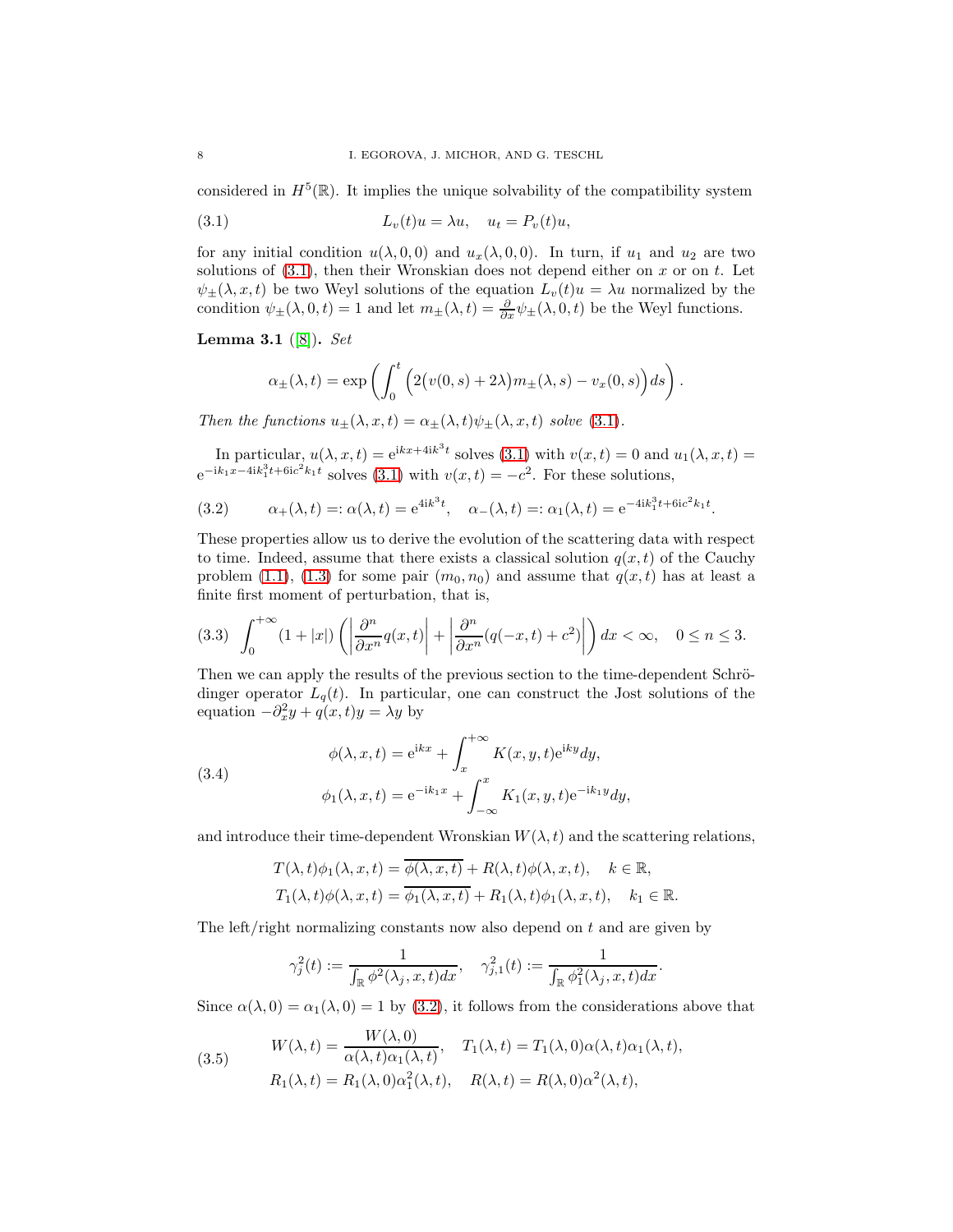and the time evolution of the scattering data is therefore given by (cf. [\[13,](#page-20-17) [8\]](#page-20-8))

<span id="page-8-0"></span>(3.6) 
$$
R(\lambda, t) = R(\lambda)e^{8ik^{3}t}, \qquad R_{1}(\lambda, t) = R_{1}(\lambda)e^{-8ik_{1}^{3}t + 12ic^{2}k_{1}t},
$$

$$
T(\lambda, t) = T(\lambda)e^{4ik^{3}t - 4ik_{1}^{3}t + 6ic^{2}k_{1}t}, \qquad T_{1}(\lambda, t) = T_{1}(\lambda)e^{4ik^{3}t - 4ik_{1}^{3}t + 6ic^{2}k_{1}t},
$$

$$
\gamma_{j}^{2}(t) = \gamma_{j}^{2}e^{8\kappa_{j}^{3}t}, \qquad \gamma_{j,1}(t) = \gamma_{j,1}e^{-(8\kappa_{j,1}^{3} + 12c^{2}\kappa_{j,1})t}.
$$

Here we have abbreviated  $R(\lambda) = R(\lambda, 0)$ , etc. On the spectrum of multiplicity one,

$$
|T_1(\lambda, t)|^2 = |T_1(\lambda)|^2 e^{8ik^3t}, \quad \lambda \in [-c^2, 0] \pm i0.
$$

Therefore the time-dependent Marchenko equations have the form

<span id="page-8-2"></span>(3.7) 
$$
K(x, y, t) + F(x + y, t) + \int_{x}^{+\infty} K(x, s, t)F(y + s, t)ds = 0, \quad y > x,
$$

$$
K_1(x, y, t) + F_1(x + y, t) + \int_{-\infty}^{x} K_1(x, s, t)F_1(y + s, t)ds = 0, \quad y < x,
$$

where (3.8)

<span id="page-8-1"></span>
$$
F(x,t) = \frac{1}{2\pi} \int_{\mathbb{R}} R(\lambda) e^{ikx + 8ik^3t} dk + \frac{1}{2\pi} \int_{-c^2}^0 \frac{k|T_1(\lambda)|^2}{|k_1|} e^{ikx + 8ik^3t} dk
$$
  
+ 
$$
\sum_{j=1}^N \gamma_j^2 e^{-\kappa_j x + 8\kappa_j^3 t},
$$

$$
F_1(x,t) = \frac{1}{2\pi} \int_{\mathbb{R}} R_1(\lambda) e^{-ik_1x - 8ik_1^3t + 12ic^2kt} dk_1 + \sum_{j=1}^N \gamma_{j,1}^2 e^{\kappa_{j,1}x - 8\kappa_{j,1}^3t - 12c^2\kappa_{j,1}t}.
$$

Formulas  $(3.6)$ – $(3.8)$  were obtained assuming that  $q(x, t)$  exists and tends to the background constants as in [\(3.3\)](#page-7-2). To prove that  $q(x, t)$  indeed exists and is unique we have to check that the set

(3.9) 
$$
\mathcal{S}(t) := \{ R(\lambda, t), T(\lambda, t), k \in \mathbb{R}; R_1(\lambda, t), T_1(\lambda, t), k_1 \in \mathbb{R};
$$

$$
\lambda_1, \dots, \lambda_N \in (-\infty, -c^2), \gamma_1^2(t), \gamma_{1,1}^2(t), \dots, \gamma_N^2(t), \gamma_{N,1}^2(t) \}
$$

defined via [\(3.6\)](#page-8-0)–[\(3.8\)](#page-8-1) and [\(2.6\)](#page-6-1) (corresponding to the initial data) satisfies the necessary and sufficient conditions **I–IV**. It may happen that  $S(t)$  will have less moments and derivatives than the initial data, that is,  $S(t) = S(m_0(t), n_0(t))$  with  $1 \geq m_0(t) \geq m_0$ ,  $3 \geq n_0(t) \geq n_0$ . This however will still guarantee unique solvabil-ity of [\(3.7\)](#page-8-2) and the equality  $q(x,t) \equiv q_1(x,t)$ , where

$$
q(x,t) = -2\frac{d}{dx}K(x,x,t), \quad q_1(x,t) = 2\frac{d}{dx}K_1(x,x,t) - c^2, \quad x \in \mathbb{R},
$$

as well as the required decay of these functions to their backgrounds. Let us first check properties **I–III**. Properties  $I(a)$ , (b) follow immediately from

<span id="page-8-3"></span>(3.10)  
\n
$$
\alpha(\lambda + i0, t) = \overline{\alpha(\lambda - i0, t)} = \alpha^{-1}(\lambda + i0, t), \quad \lambda \in [0, \infty);
$$
\n
$$
\alpha_1(\lambda + i0, t) = \overline{\alpha_1(\lambda - i0, t)} = \alpha_1^{-1}(\lambda + i0, t), \quad \lambda \in [-c^2, \infty);
$$
\n
$$
\alpha(\lambda - i0, t) = \alpha(\lambda + i0, t) \in \mathbb{R}, \quad \lambda \in [-c^2, 0].
$$

Since  $|\alpha(\lambda, t)| = |\alpha_1(\lambda, t)| = 1$  as  $\lambda \in \mathbb{R}_+$ , then the moduli of the entries of the scattering matrix do not depend on time on the spectrum of multiplicity 2, i.e.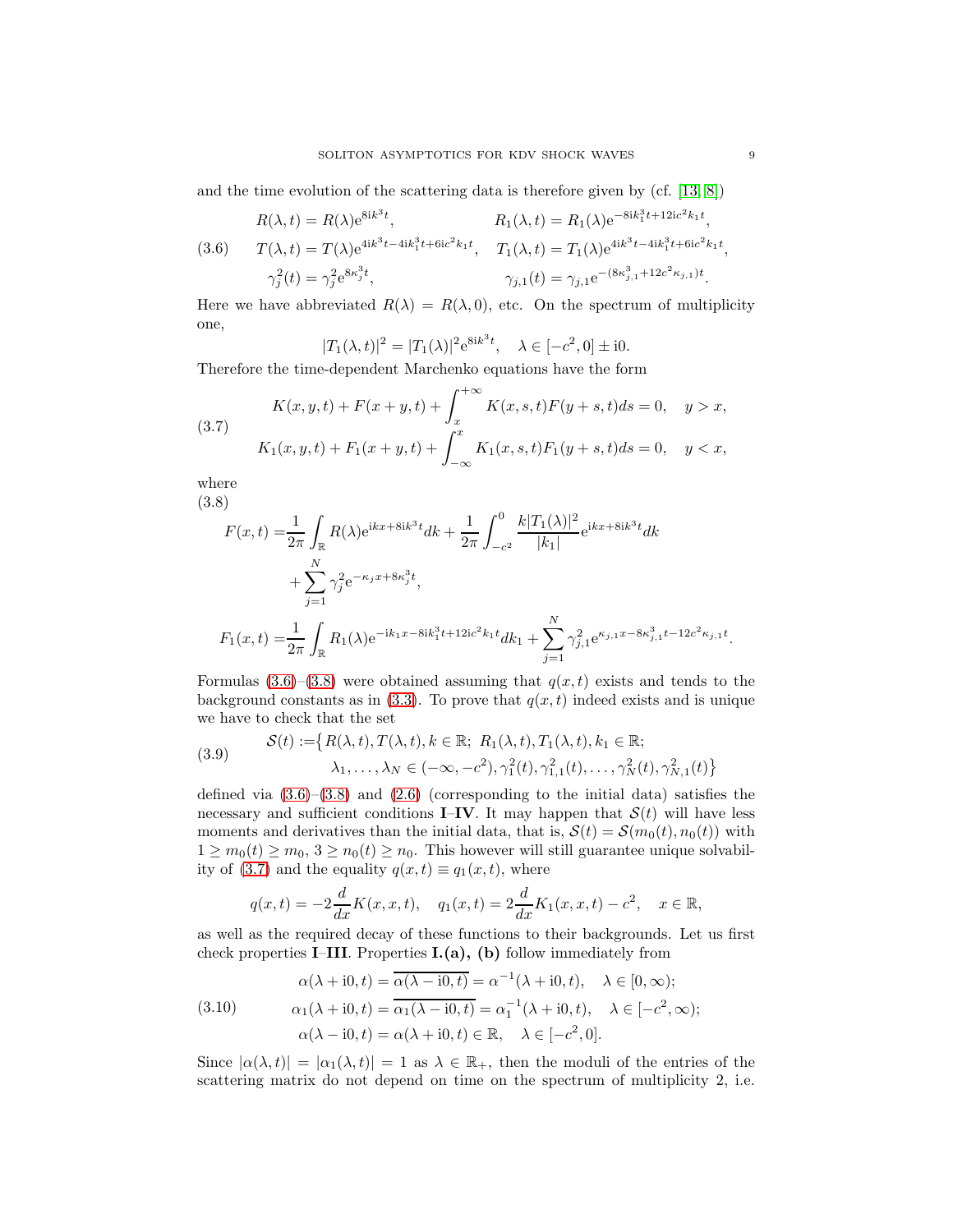when  $k \in \mathbb{R}$ . This proves **I.(c)**. Property **I.(d)** follows from [\(3.5\)](#page-7-3) and [\(3.10\)](#page-8-3). Finally, for  $k \to \infty$ 

$$
log(\alpha(\lambda, t)\alpha_1(\lambda, t)) = 4i(k^3 - k_1^3)t + 6ic^2k_1t = O(k^{-1}),
$$
  
 
$$
\alpha(\lambda, t)\alpha_1(\lambda, t) = 1 + O(k^{-1}),
$$

which proves **I.**(e). To check **II**, note that  $\alpha(\lambda, t)$  and  $\alpha_1(\lambda, t)$  are holomorphic in  $\mathbb{C} \setminus [-c^2, \infty)$  and continuous up to the boundary. This proves (*i*). For (*ii*) we use

$$
\frac{\partial W(\lambda,t)}{\partial \lambda}\Big|_{\lambda=\lambda_j}=(\alpha(\lambda_j,t)\alpha_1(\lambda_j,t))^{-1}\frac{dW(\lambda)}{d\lambda}\Big|_{\lambda=\lambda_j},
$$

which is true since  $W(\lambda_j) = 0$ . Together with [\(3.6\)](#page-8-0) this impies (ii),

$$
\left(\frac{\partial W}{\partial \lambda}(\lambda_j, t)\right)^{-2} = \gamma_j^2(t)\gamma_{j,1}^2(t).
$$

Property II, (iii) follows from  $\alpha(-c^2, t)\alpha_1(-c^2, t) \in \mathbb{R} \setminus \{0\}.$ 

The main difficulty in the application of IST to steplike solutions arises in the verification of property IV and in finding optimal constants  $m_0(t)$ ,  $n_0(t)$ , which actually do not depend on  $t$  as we will see.

First of all, to differentiate  $F(x,t)$  and  $F_1(x,t)$  with respect to x we need more decay of the reflection coefficients than established in  $\mathbf{I}.\mathbf{(e)}$  of Lemma [2.1.](#page-5-0) But  $R(\lambda)$ and  $R_1(\lambda)$  are the reflection coefficients of the potential satisfying [\(1.3\)](#page-1-2), [\(1.10\)](#page-3-2) and for such a potential it was proven in [\[7\]](#page-20-14) that as  $\lambda \to \infty$ ,

$$
\frac{d}{dk}R(\lambda)=g_{+,s}(\lambda)\lambda^{-\frac{n_0+1}{2}}, \quad \frac{d}{dk_1}R_1(\lambda)=g_{-,s}(\lambda)\lambda^{-\frac{n_0+1}{2}}, \quad s=0,\ldots,m_0-1,
$$

where  $\sqrt{\lambda} \cdot g_{\pm}(\lambda) \in L^2(a, +\infty)$  and a is a sufficiently large positive number.

Let us examine the behavior of  $F(x,t)$  as  $x \to +\infty$  and  $F_1(x,t)$  as  $x \to -\infty$ . The summands which correspond to the discrete spectrum are exponentially small with respect to large x for a fixed t, so they do not contribute to the behavior of the kernels.

3.1. Asymptotic behavior of the right kernel  $F(x, t)$ . Denote the two summands of  $F(x,t)$  in [\(3.8\)](#page-8-1) containing the integrals by  $F_R(x,t)$  and  $F_T(x,t)$ . Then  $F_T(x,t)$  can be rewritten as

$$
F_T(x,t) = \frac{1}{4\pi} \int_{-c^2}^0 |T_1(\lambda)|^2 k_1^{-1} e^{8ik^3t} e^{ikx} d\lambda = \frac{1}{\pi} \int_c^0 P(h)\psi(h)e^{-hx} dh,
$$

where  $\sqrt{\lambda} = k = ih$ ,  $\psi(h) = e^{8h^3t}$  and

(3.11) 
$$
P(h) = \frac{i h W(\phi_1(\lambda, \cdot, 0), \phi_1(\lambda, \cdot, 0))}{W(\phi_1(\lambda, \cdot, 0), \phi(\lambda, \cdot, 0)) W(\phi_1(\lambda, \cdot, 0), \phi(\lambda, \cdot, 0))}.
$$

Using the symmetry property  $R(\lambda(k)) = \overline{R(\lambda(-k))}$  we can write

<span id="page-9-1"></span><span id="page-9-0"></span>
$$
F_R(x,t) = \frac{1}{\pi} \operatorname{Re} \int_0^{+\infty} R(k)\psi(-ik)e^{ikx} dk,
$$

where  $R(k) := R(\lambda(k), 0)$  and  $k \geq 0$ . Note that  $P(h)$  does not depend on t, and  $P(h) < 0$  when  $h \in (0, c)$ . Since time t is fixed, we omit t in the notation of  $\psi(h)$ . Let us abbreviate  $\psi_s^{(j)} = \frac{\partial^j}{\partial s^j} \psi(h(s), t)$  and  $\psi_s' = \frac{\partial}{\partial s} \psi(h(s), t)$ . Evidently,

(3.12) 
$$
\psi_h^{(j)}(0) = i^j \psi_k^{(j)}(0) \in \mathbb{R}.
$$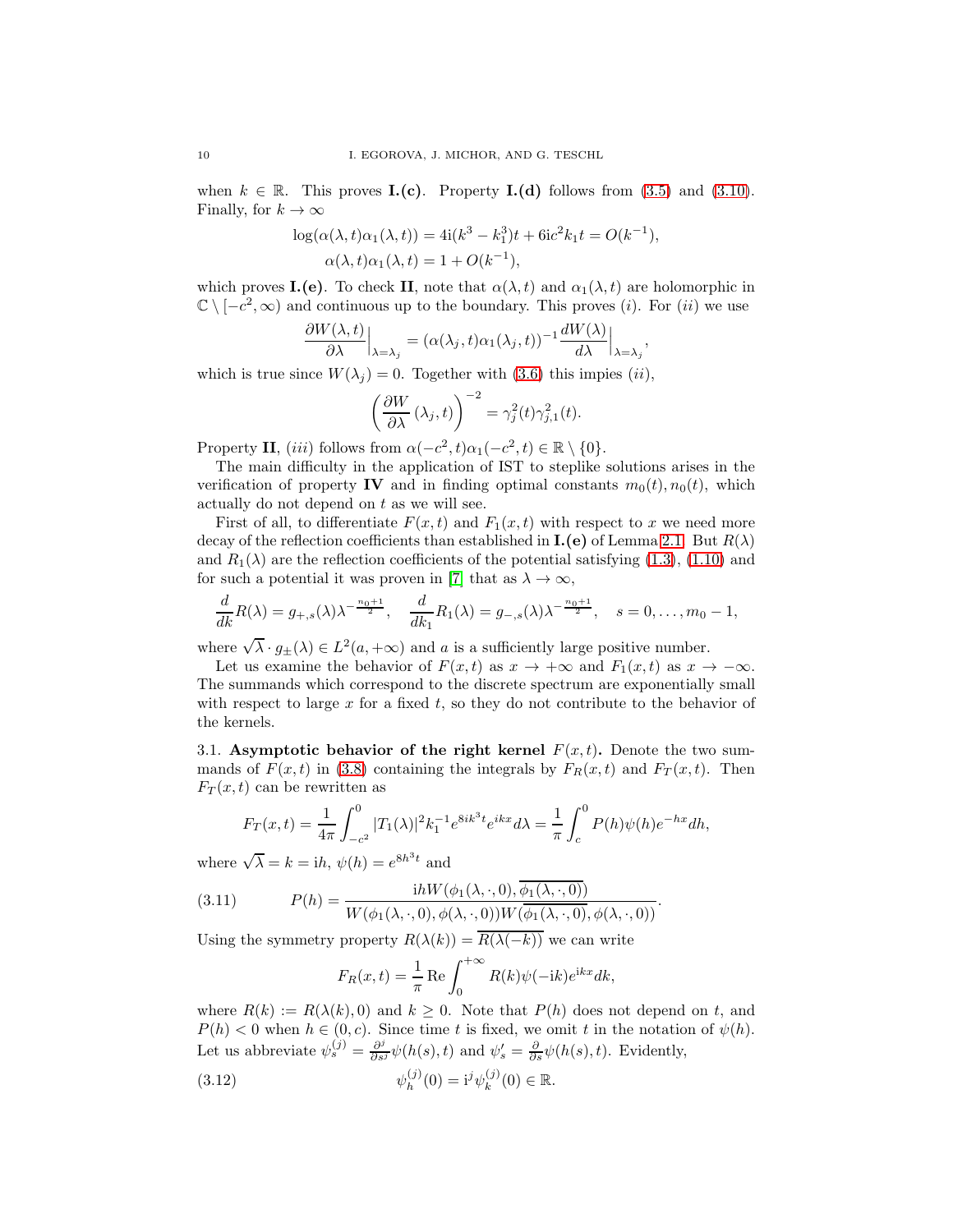Integrating  $F_R(x, t)$  by parts yields

$$
\operatorname{Re}\int_0^\infty R(k)\psi(-ik)e^{ikx}dk = \operatorname{Re}\left\{-\frac{1}{ix}R(0)\psi(0) + \frac{1}{(ix)^2}(R'_k\psi + R\psi'_k)(0)\right.+\cdots + \frac{(-1)^m}{(ix)^m}\frac{\partial^{m-1}(R\psi)}{\partial k^{m-1}}(0) + \frac{(-1)^m}{(ix)^m}\int_0^\infty \frac{\partial^m(R\psi)}{\partial k^m}e^{ikx}dk\right\}.
$$

We split  $F_T(x,t)$  into a sum of two integrals,  $\int_0^{\frac{c}{2}} + \int_{\frac{c}{2}}^c$ . The second integral is evaluated as  $O(e^{-\frac{c}{2}x})$ , and this estimate can be differentiated with respect to x, which is sufficient for our purpose. On the other hand,  $\phi_1(\lambda, x, t)$  does not have bounded derivatives with respect to h at  $h = c$ , therefore  $|T_1(\lambda, t)|^2$  is not differentiable too. Integrating the first integral by parts yields for  $\pi F_T(x,t)$ 

$$
\int_{c}^{0} P(h)\psi(h)e^{-hx}dh = -\frac{1}{x}P(0)\psi(0) - \frac{1}{x^{2}}(P'_{h}\psi + P\psi'_{h})(0) - \dots
$$

$$
-\frac{1}{x^{m}}\frac{\partial^{m-1}(P\psi)}{\partial h^{m-1}}(0) + \frac{1}{x^{m}}\int_{\frac{c}{x}}^{0} \frac{\partial^{m}(P\psi)}{\partial h^{m}}e^{-hx}dh + O(e^{-\frac{c}{2}x}),
$$

where the term  $O(e^{-\frac{c}{2}x})$  contains the second integral and integrands of the first integral corresponding to  $h = \frac{c}{2}$ .

Our next aim is to prove that

(3.13) 
$$
\lim_{k \to +0} \left\{ i^{j+1} \frac{\partial^j (R\psi)}{\partial k^j}(k) \right\} = \lim_{h \to +0} \frac{\partial^j (P\psi)}{\partial k^j}(h).
$$

The limit on the right side is taken from the side of the spectrum of multiplicity one. Since  $\psi \in C^{\infty}(\mathbb{R})$ , using [\(3.12\)](#page-9-0) we get

<span id="page-10-0"></span>
$$
\frac{\partial^{j}(P\psi)}{\partial k^{j}}(+0) = \sum_{s=0}^{j} C_{j}^{s} P_{h}^{(j-s)}(+0) \mathrm{i}^{s} \psi_{k}^{(s)}(0).
$$

Here  $C_j^s$  are the binomial coefficients. Compare this formula with

<span id="page-10-1"></span>
$$
\operatorname{Re}\left\{i^{j+1}\frac{\partial^{j}(R\psi)}{\partial k^{j}}(+0)\right\} = \sum_{s=0}^{j} C_{j}^{s} i^{j+1-s} R_{k}^{(j-s)}(+0) i^{s} \psi_{k}^{(s)}(0),
$$

and taking into account that  $i^s \psi_k^{(s)}$  $_k^{(s)}(0) \in \mathbb{R}$ , we see that  $(3.13)$  is equivalent to

(3.14) 
$$
\lim_{k \to +0} \text{Re}\left\{ i^{l+1} R_k^{(l)}(k) \right\} = \lim_{h \to +0} P_h^{(l)}(h).
$$

To prove this, recall that  $\phi_1(x,\lambda,0)$  and  $\overline{\phi_1(x,\lambda,0)}$  are  $m_0$ -times differentiable by k in a neighborhood of the point  $k = 0$ . The function  $\phi(x, \lambda, 0)$  has  $m_0 - 1$  derivatives in k at  $k = 0$ . We define  $P_1(k) = P(-ik)$ , where P is determined by [\(3.11\)](#page-9-1). The function  $P_1(k)$  is defined on the right side of [0, ic], but can be redefined by the same formula to the right of the point  $k = 0$ . Moreover, it has  $m_0 - 1$  continuous derivatives at  $k = 0$ , namely

$$
\lim_{k \to +0} \mathrm{i}^{l} \frac{d^{l} P_{1}(k)}{dk^{l}} = \lim_{h \to +0} \frac{d^{l} P}{dh^{l}}.
$$

Now we extend  $P_1$  for  $k \geq 0$ . We can see that

$$
P_1(k) = \frac{\mathrm{i}W(\phi_1, \overline{\phi_1})(-2\mathrm{i}k)}{2W(\phi_1, \phi)W(\overline{\phi_1}, \phi)} = \frac{\mathrm{i}W(\phi_1, \overline{\phi_1})W(\phi, \overline{\phi})}{2W(\phi_1, \phi)W(\overline{\phi_1}, \phi)}.
$$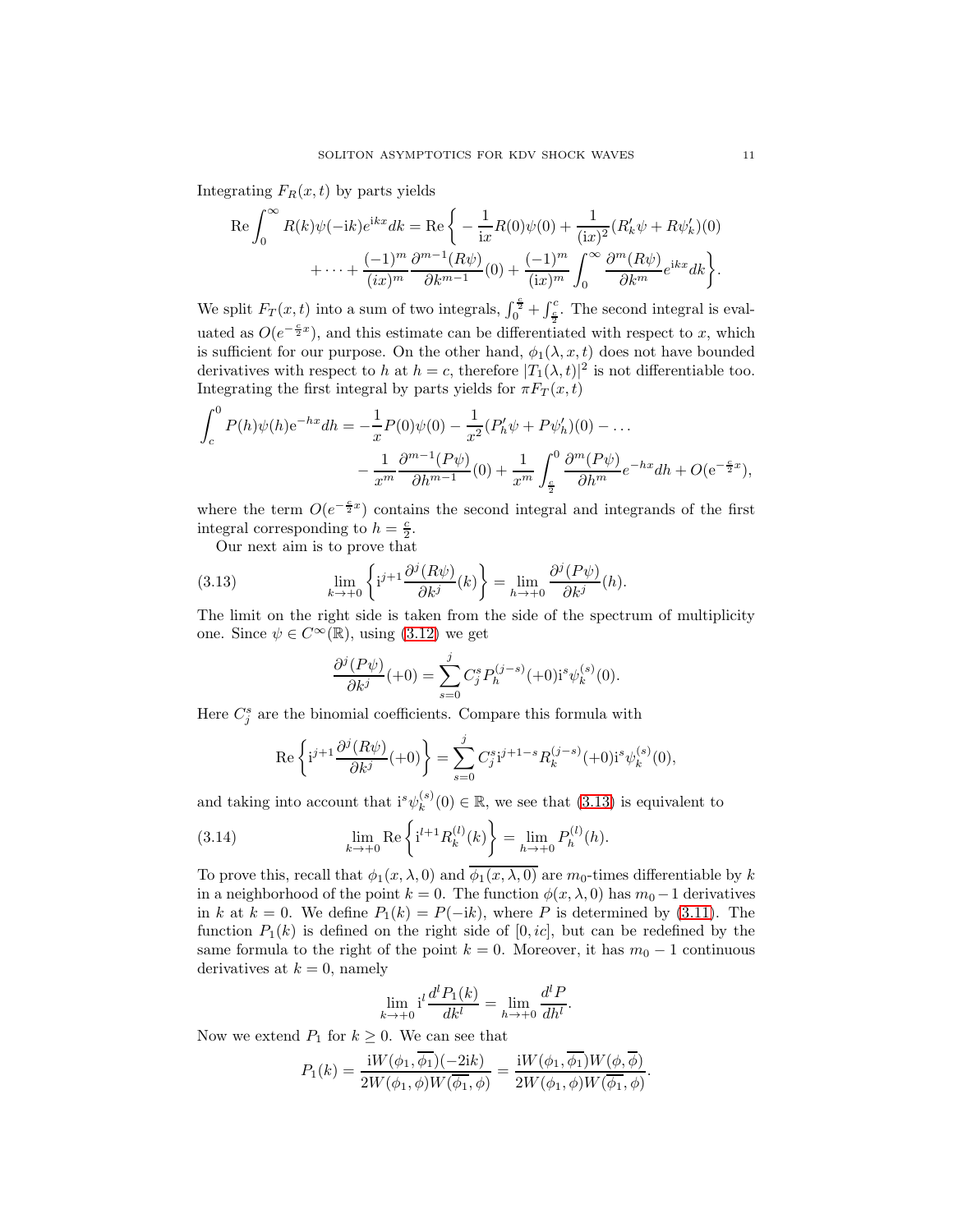Substituting

$$
\phi = \frac{W(\phi,\overline{\phi_1})}{W(\phi_1,\overline{\phi_1})}\phi_1 + \frac{W(\phi,\phi_1)}{W(\phi_1,\overline{\phi_1})}\overline{\phi_1}
$$

in the numerator of the previous fraction we get

(3.15) 
$$
P_1(k) = \frac{i}{2} \left( -\frac{W(\phi_1, \overline{\phi})}{W(\phi_1, \phi)} + \frac{W(\overline{\phi_1}, \overline{\phi})}{W(\overline{\phi_1}, \phi)} \right) = \frac{i}{2} \left( -\frac{V(k)}{W(k)} + \frac{\overline{W(k)}}{\overline{V(k)}} \right),
$$

where

<span id="page-11-1"></span>
$$
W(k) = W(\phi_1, \phi), \qquad V(k) = W(\phi_1, \overline{\phi}).
$$

This representation is only possible for  $k \geq 0$  because  $\overline{\phi(\lambda, x, 0)}$  cannot be continued to  $[0, \mathrm{i}c]$ .

Lemma 3.2. The following equality is valid,

(3.16) 
$$
V_k^{(s)}(0) = (-1)^s W_k^{(s)}(0), \qquad s = 0, \ldots, m_0 - 1.
$$

*Proof.* Denote by  $f_n(x)$  any function such that  $f_n(x) \in C^{m_0-1}[0, \epsilon)$ . Since

<span id="page-11-0"></span>
$$
\phi(\lambda, x) + \overline{\phi(\lambda, x)} = 2\cos(kx) + 2\int_x^{\infty} K(x, y) \cos(ky) dy,
$$

then

$$
\phi(\lambda, x) + \overline{\phi(\lambda, x)} = f_1(k^2), \quad \frac{\partial}{\partial x}(\phi(\lambda, x) + \overline{\phi(\lambda, x)}) = f_2(k^2).
$$

Also  $\phi_1(\lambda, 0) = f_3(k^2)$  and  $\frac{\partial}{\partial x}\phi_1(\lambda, 0) = f_4(k^2)$ . On the other hand,

$$
\phi(\lambda, x) - \overline{\phi(\lambda, x)} = 2ik \left( \frac{\sin kx}{k} + \int_x^{\infty} K(x, y) \frac{\sin ky}{k} dy \right),
$$

thus

$$
\phi(\lambda, x) - \overline{\phi(\lambda, x)} = k f_5(k^2), \quad \frac{\partial}{\partial x} (\phi(\lambda, x) - \overline{\phi(\lambda, x)}) = k f_6(k^2).
$$

Therefore

$$
V(k) + W(k) = f_7(k^2), \qquad V(k) - W(k) = f_8(k^2).
$$

From the last two equalities it follows that

$$
W_k^{(2s)}(k) - V_k^{(2s)}(k) = kf_{2s+9}(k^2), \quad V_k^{(2s+1)}(k) + W_k^{(2s+1)}(k) = kf_{2s+10}(k^2),
$$
  
which proves (3.16).

Denote  $w_s := \lim_{k \to \infty} \frac{d^s W(k)}{dk^s}$  and let

$$
W_{m_0-1}(k) = w_0 + w_1k + \frac{w_2}{2!}k^2 + \dots + \frac{w_{m_0-1}}{(m_0-1)!}k^{m_0-1}
$$

be the Taylor polynomial for  $W(k)$ . From the previous lemma it follows that

$$
V(k) = W_{m_0-1}(-k) + o(k^{m_0-1}).
$$

Since  $k = 0$  is an interior point of the spectrum, implying that  $W(0) \neq 0$ , and since by definition  $R(k) = -\frac{V(k)}{W(k)}$  $\frac{V(k)}{W(k)}$ , we see that

$$
R^{-1}(k) = R_{m_0-1}(-k) + o(k^{m_0-1}),
$$

where  $R_{m_0-1}(k)$  is a Taylor polynomial for  $R(k)$  of degree  $m_0-1$ . Using [\(3.15\)](#page-11-1) we get

$$
P_1(k) = \frac{1}{2} \left( R_{m_0 - 1}(k) - \overline{R_{m_0 - 1}(-k)} \right) + o(k^{m_0 - 1}),
$$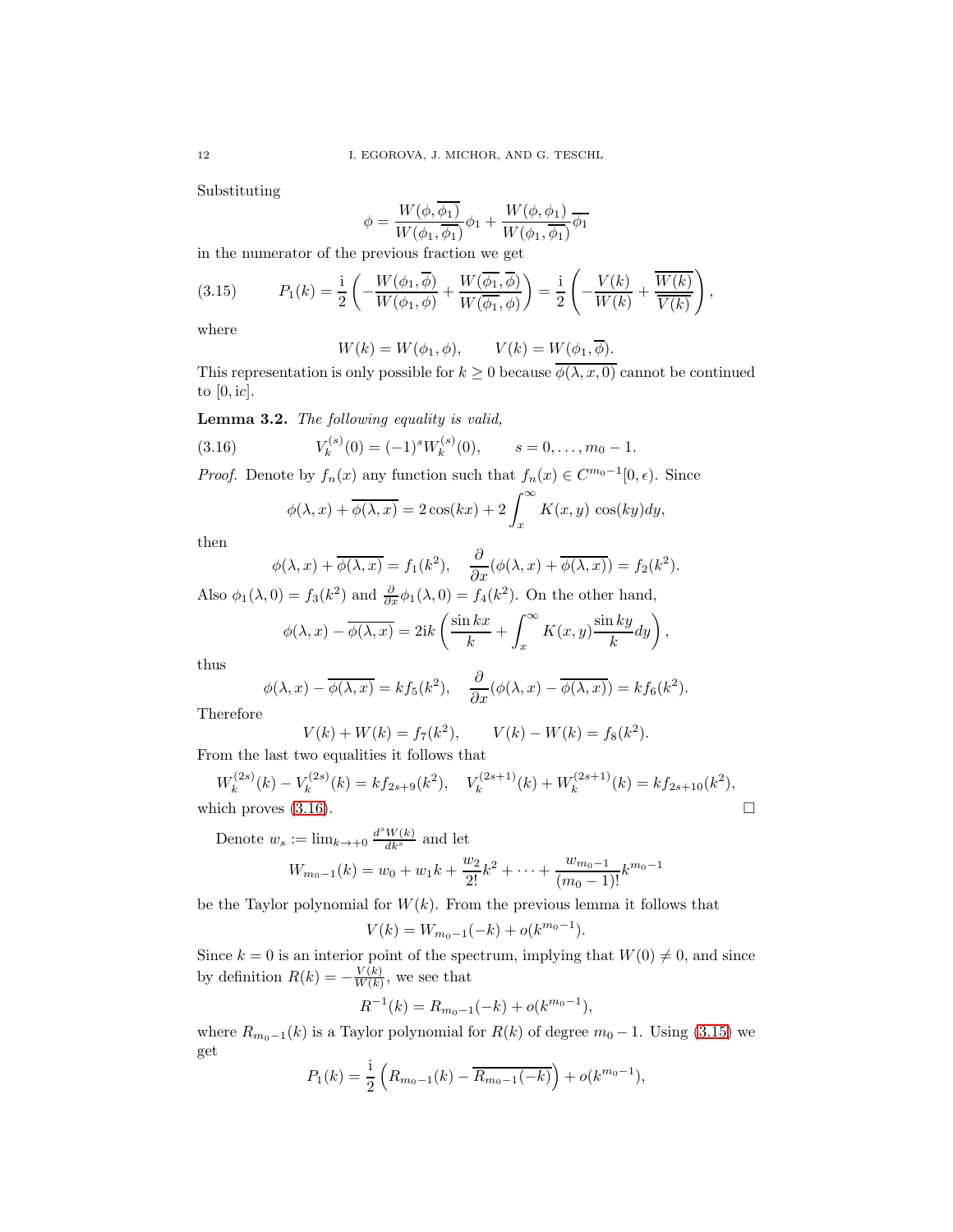which proves  $(3.14)$ .

The next step consists of verifying how often  $F_R$  and  $F_T$  can be integrated by parts. If the initial data belongs to the class  $(1.3)$ , the first integral of  $F_T$  can be integrated by parts  $m_0 - 1$  times,

$$
F_T(x,t) = A(x,t) + O(e^{-\frac{c}{2}x}) + \frac{1}{x^{s-1}} \int_c^0 \frac{\partial^{s-1}(P\phi)}{\partial h^{s-1}} e^{-hx} dh,
$$

where  $A(x, t)$  corresponds to integrands at  $h = 0$ . We have proven already that it cancels out with the integrand terms of  $F_R$  at  $k = 0$ . The function P has only  $s-1$  derivatives with respect to h and this procedure stops. The integral can be differentiated by x any number of times.

Each time we integrate  $F_R$  by parts, there appears a new multiplier  $3ik^2t$  in front of  $R(k)$ , since we differentiate  $\psi(-ik) = e^{ik^3t}$ . As the integrand function should remain summable in  $L_2(\mathbb{R}_+),$  we require  $k^{2s-1}R(k) \in L_2(\mathbb{R}_+).$  If the initial data has enough derivatives,  $F_R$  can be integrated  $s-1$  times too. Since we are searching for the classical solution of KdV, it has to have at least three derivatives. Therefore we require  $k^{2s+2}R(k) \in L_2(\mathbb{R}_+)$ . In summary,

## <span id="page-12-0"></span>Lemma 3.3. Let

$$
\int_0^{+\infty} (1+|x|^s) \left( \left| \frac{d^n}{dx^n} q(x) \right| + \left| \frac{d^n}{dx^n} (q(-x)+c^2) \right| \right) dx < \infty, \quad 0 \le n \le l, \ s \ge 3.
$$

Then for any  $m \leq s - 1$  and  $l \geq 2m + 3$ , the function  $F(x, t)$  can be represented as

$$
F(x,t) = \frac{D(x,t)}{x^m} + D_1(x,t), \quad x \to +\infty,
$$

where  $\frac{\partial^j D(x,t)}{\partial x^j} \in L_2(a,+\infty)$ ,  $0 \le j \le l-2m+1$ , and  $\frac{\partial^i D_1(x,t)}{\partial x^i} = O(e^{-\frac{c}{2}x})$  for  $i \ge 0$ , uniformly for  $t \in [-\mathcal{T}, \mathcal{T}]$ .

3.2. Asymptotic behavior of the left kernel  $F_1(x,t)$  in [\(3.8\)](#page-8-1). We discard terms corresponding to the discrete spectra because they are exponentially small. The right Jost solution and hence the Wronskians in the expressions for  $T, T_1$  and R,  $R_1$  are functions of the local parameter  $\sqrt{k_1 \mp c}$ . Thus, if we want to integrate by parts, we need to differentiate the left reflection coefficient by  $k_1$ , which leads to singularities of type

$$
\frac{\partial^s \mathcal{R}(k_1)}{\partial k_1^s} = O\left( (k_1 \mp c)^{-\frac{2s-1}{2}} \right), \quad s \ge 1 \text{ and } k_1 \rightarrow \pm c,
$$

where  $\mathcal{R}(k_1) = R_1(\lambda, t)$ . Let  $0 < \varepsilon < \frac{c}{8}$  and introduce

$$
\mathcal{B}_{\pm}(k_1) := \mathcal{B}\left(\frac{k_1 \mp c}{\varepsilon}\right), \quad \text{where } \mathcal{B}(\xi) = \begin{cases} (1 - \xi^{2m_0})^{2m_0}, & \text{if } |\xi| \le 1, \\ 0, & \text{if } |\xi| \ge 1. \end{cases}
$$

Obviously  $\frac{d^s B_{\pm}}{d k_1^s}(\pm c+\varepsilon) = \frac{d^s B_{\pm}}{d k_1^s}(\pm c-\varepsilon) = 0$ , and  $\frac{d^s B_{\pm}}{d k_1^s}(\pm c) = 0$  for  $0 \le s \le 2m_0-1$ . We rewrite the integral containing  $R_1$  in [\(3.8\)](#page-8-1) as

$$
\int_{\mathbb{R}} R_1(\lambda) e^{-8ik_1^3 t + 12ic^2 k_1 t} e^{-ik_1 x} dk_1 = \int_{\mathbb{R}} (1 - \mathcal{B}_+(k_1) - \mathcal{B}_-(k_1)) \mathcal{R}(k_1) e^{-ik_1 x} dk_1 \n+ \int_{-c-\varepsilon}^{-c+\varepsilon} \mathcal{B}_-(k_1) \mathcal{R}(k_1) e^{-ik_1 x} dk_1 + \int_{c-\varepsilon}^{c+\varepsilon} \mathcal{B}_+(k_1) \mathcal{R}(k_1) e^{-ik_1 x} dk_1 \n=: I_1(x, t) + I_2^-(x, t) + I_2^+(x, t).
$$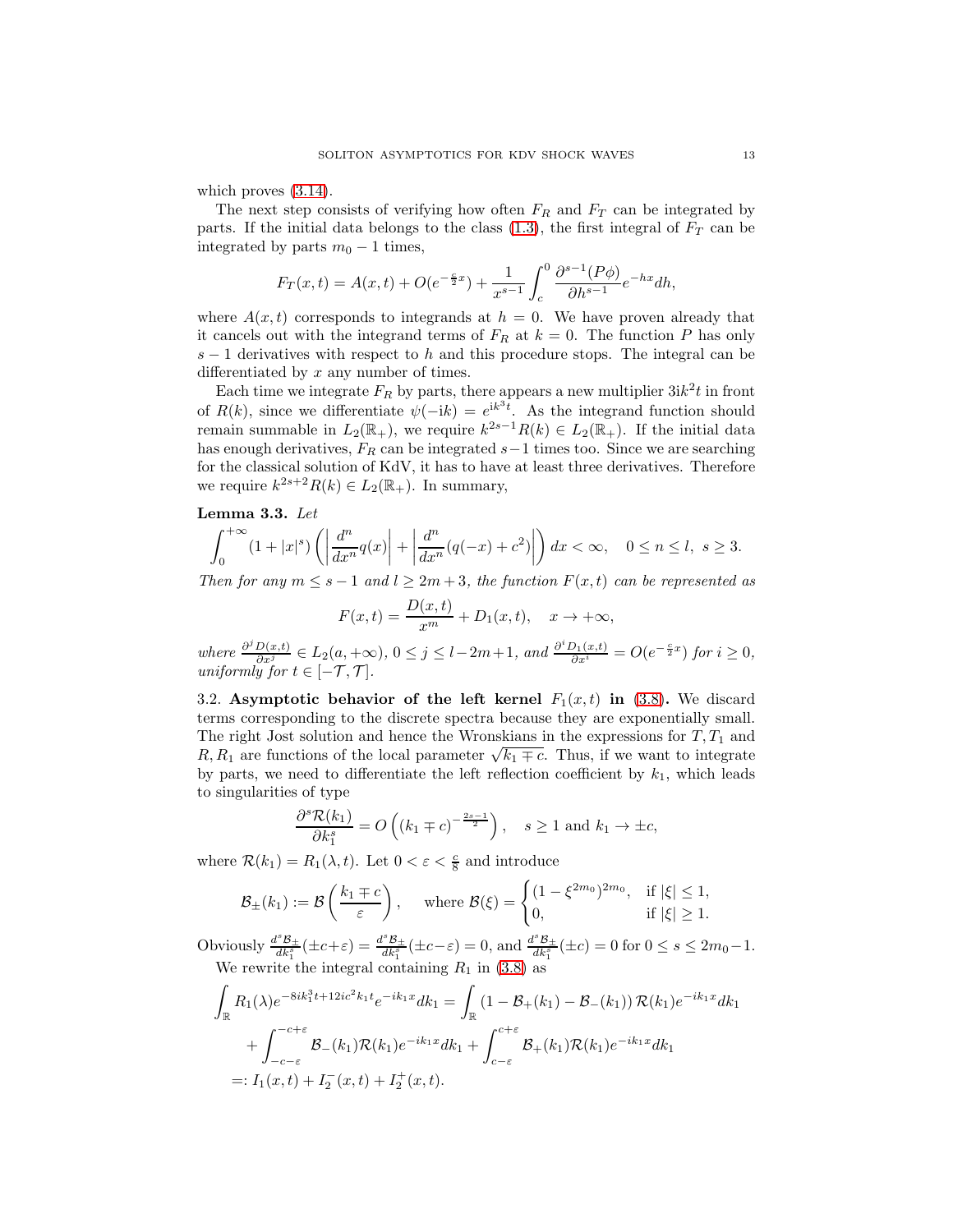The function  $1 - \mathcal{B}_+(k_1) - \mathcal{B}_-(k_1)$  has zeros of degree  $2m_0 - 1$  at  $k_1 = c$  and  $k_1 = -c$  and is infinitely differentiable. Since the behavior of  $\frac{\partial^m}{\partial k_1^m}(\mathcal{R}(1-\mathcal{B}_+ - \mathcal{B}_-))$ as  $k_1 \to \infty$  is the same as that of  $\frac{\partial^m \mathcal{R}(k_1)}{\partial k_1^m}$ ,  $k_1 \to \infty$ , the integral  $I_1(x,t)$  can be integrated by parts similarly to our previous considerations. To evaluate  $I_2^{\pm}$ , we focus on  $I_2^+$ , the evaluation of  $I_2^-$  is done in the same way. We start with the Taylor series for  $\mathcal{R}(k_1)$  on the interval  $[-\varepsilon + c, \varepsilon + c]$ . Let  $z^2 = k_1 - c$ , then

$$
\mathcal{R}(c+z^2) = a_0(t) + a_1(t)z + a_2(t)z^3 + \cdots + a_{m_0-1}(t)z^{m_0-1} + \beta(z,t),
$$

and  $\beta(z,t) = O(z^{m_0})$  as  $z \to 0$ . Thus,  $\mathcal{R}$  has at least  $\left[\frac{m_0}{2}\right]$  derivatives with respect to  $k_1$  at the point  $k_1 = c$ . Since  $\mathcal{B}_+$  and its derivatives disappear at  $k_1 = -\varepsilon + c$ and  $k_1 = \varepsilon + c$ , integration by parts gives

$$
I_2^+(x,t) = e^{-icx} \sum_{j=0}^{m_0-1} a_j(t) \int_{-\varepsilon}^{\varepsilon} \zeta^{\frac{j}{2}} \mathcal{B}\left(\frac{\zeta}{\varepsilon}\right) e^{-ix\zeta} d\zeta + \frac{h_+(x,t)}{x^{\lfloor \frac{m_0}{2} \rfloor}},
$$

where  $h_+(x, t) \in L_2(\mathbb{R}_-)$ , it is infinitely differentiable with respect to x, and all of the derivatives are also in  $L_2(\mathbb{R}_-)$ .

Let  $\xi = \frac{\zeta}{\varepsilon}$ . Using  $1 - \xi^{2m} = (1 - \xi^2)(1 + \xi^2 + \xi^4 + \dots + \xi^{2m-2})$  we get

$$
\left(I_2^+(x,t) - \frac{h_+(x,t)}{x^{\lfloor \frac{m_0}{2} \rfloor}}\right) e^{icx} = \sum_{j=0}^{\lfloor \frac{m_0}{2} \rfloor} \tilde{a}_{2j}(\varepsilon,t) \int_{-1}^1 \xi^j \mathcal{B}(\xi) e^{-ix\xi\varepsilon} d\xi + \sum_{j=1}^{2m_0 - 2 + \lfloor \frac{m_0}{2} \rfloor} \tilde{a}_{2j-1}(\varepsilon,t) \int_{-1}^1 \xi^{\frac{2j-1}{2}} (1 - \xi^2)^{2m_0} e^{-ix\xi\varepsilon} d\xi.
$$

Each term of the first sum can be integrated by parts at least  $2m_0 - 1$  times, moreover, all integrands are equal to zero. All the summands of the second sum, except for the first one, can be integrated by parts until we get the integral (3.17)

<span id="page-13-0"></span>
$$
J(x, 2m_0) = \int_{-1}^{1} \xi^{\frac{1}{2}} (1 - \xi^2)^{2m_0} e^{-i\xi x \xi} d\xi = \frac{1}{2} \mathcal{B}(\nu, \rho) \, {}_1F_2 \left(\nu, \frac{1}{2}, \nu + \rho, \frac{\mu^2}{4}\right) + \frac{\mu}{2} \mathcal{B} \left(\nu + \frac{1}{2}, \rho\right) {}_1F_2 \left(\nu + \frac{1}{2}, \frac{3}{2}, \nu + \rho + \frac{1}{2}, \frac{\mu^2}{4}\right) + \frac{i}{2} \mathcal{B}(\nu, \rho) {}_1F_2 \left(\nu, \frac{1}{2}, \nu + \rho, \frac{\mu^2}{4}\right) - \frac{\mu i}{2} \mathcal{B} \left(\nu + \frac{1}{2}, \rho\right) {}_1F_2 \left(\nu + \frac{1}{2}, \frac{3}{2}, \nu + \rho + \frac{1}{2}, \frac{\mu^2}{4}\right),
$$

where  $\mu = \mathrm{i}|x\varepsilon|$ ,  $2\nu - 1 = \frac{1}{2}$  and  $\rho = 2m_0 + 1$ . Here

$$
\mathcal{B}(\nu,\rho) = \frac{\Gamma(\nu)\Gamma(\rho)}{\Gamma(\nu+\rho)}
$$

is the beta function,  $\Gamma(\gamma)$  is the gamma function and  $_1F_2(a, b, c, -z)$  is the generalized hypergeometric function. Using its asymptotic behavior for large  $|z|$  we get (cf. [\[19,](#page-20-18) Equ. 16.11.8])

<span id="page-13-1"></span>(3.18) 
$$
{}_{1}F_{2}(a,b,c,-z) = \frac{\Gamma(b)\Gamma(c)}{\Gamma(a)} \left( H_{1,2}(z) + E_{1,2} \left( z e^{-\pi i} \right) + E_{1,2} \left( z e^{\pi i} \right) \right)
$$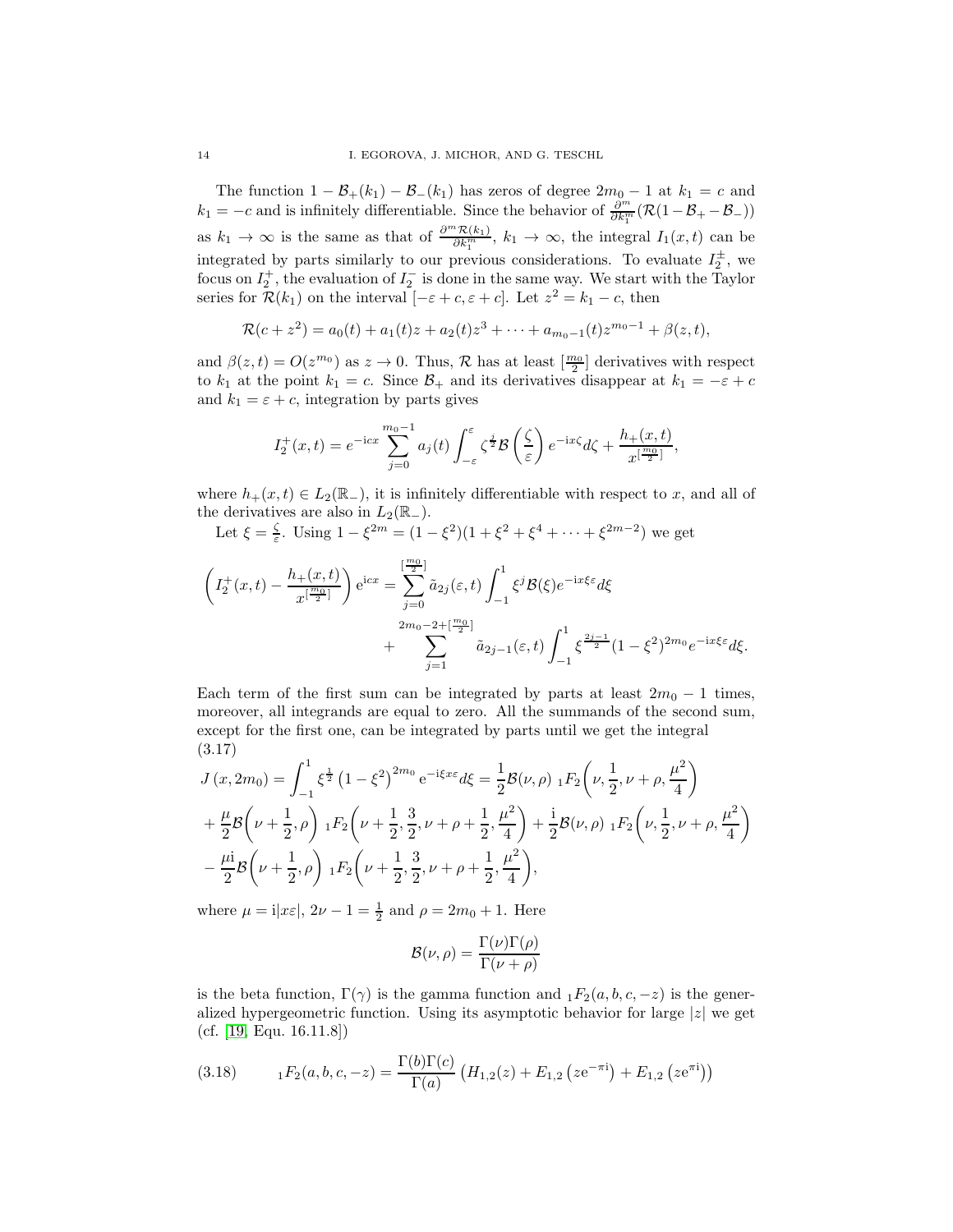<span id="page-14-0"></span>(3.19) 
$$
H_{1,2}(z) = \sum_{k=0}^{c-a-1} \frac{\Gamma(a+k)}{\Gamma(b-a-k)\Gamma(c-a-k)} z^{-a-k} \frac{(-1)^k}{k!},
$$

$$
E_{1,2}(z) = \frac{1}{\sqrt{2\pi}} 2^{-\alpha - (1/2)} e^{2z^{1/2}} \sum_{n=0}^{\infty} c_n \left(2z^{1/2}\right)^{\alpha - n}, \quad \alpha = a - b - c + \frac{1}{2}
$$

and  $c_n$  are constants. In [\(3.17\)](#page-13-0) we substitute  $a = \nu$ ,  $b = \frac{1}{2}$ ,  $c = \nu + \rho$  or  $a = \nu + \frac{1}{2}$ ,  $b = \frac{3}{2}, c = \nu + \rho + \frac{1}{2}$  and also  $\frac{\mu^2}{4} =: -z, \frac{-\mu i}{2} = \sqrt{z} \in \mathbb{R}_+$ . Then  $(ze^{\pm i})^{1/2} \in i\mathbb{R}$ , that is, the module of the last two terms in [\(3.18\)](#page-13-1) containing the exponent is equal to 1. On the other hand, in [\(3.19\)](#page-14-0) either  $\alpha = -\rho = -2m_0 - 1$  or  $\alpha = -\rho - 1$ . In any case, the terms containing  $E_{1,2}$  can be evaluated as  $\frac{1}{(\varepsilon x)^{m_0+1/2}}$  (const.+o(1)). Thus, we can discard these terms. Combining the first and the last summand of [\(3.17\)](#page-13-0) (the two other summands give the same function up to the multiplier i) yields

$$
\frac{1}{2}\mathcal{B}(\nu,\rho) \, {}_{1}F_{2}\left(\nu,\frac{1}{2},\nu+\rho,-z\right) \n+ z^{1/2} \mathcal{B}\left(\nu+\frac{1}{2},\rho\right) {}_{1}F_{2}\left(\nu+\frac{1}{2},\frac{3}{2},\nu+\rho+\frac{1}{2},-z\right) =: A_{1} + A_{2},
$$
\n
$$
{}_{1}F_{2}\left(\nu,\frac{1}{2},\nu+\rho,-z\right) \sim \frac{\Gamma\left(\frac{1}{2}\right)\Gamma(\nu+\rho)}{\Gamma(\nu)} \sum_{k=0}^{\rho-1} \frac{\Gamma(\nu+k)}{\Gamma\left(\frac{1}{2}-\nu-k\right)\Gamma(\rho-k)} z^{-\nu-k} \frac{(-1)^{k}}{k!},
$$

that is,

$$
A_1 = \frac{1}{2} \frac{\Gamma(\nu)\Gamma(\rho)}{\Gamma(\nu+\rho)} \frac{\Gamma(\frac{1}{2})\Gamma(\nu+\rho)}{\Gamma(\nu)} \sum_{k=0}^{\rho-1} \frac{\Gamma(\nu+k)}{\Gamma(\frac{1}{2}-\nu-k)\Gamma(\rho-k)} z^{-\nu-k} \frac{(-1)^k}{k!}.
$$

Similarly,

$$
A_2 = z^{1/2} \frac{\Gamma\left(\nu + \frac{1}{2}\right) \Gamma(\rho)}{\Gamma\left(\nu + \frac{1}{2} + \rho\right)} \frac{\Gamma\left(\frac{3}{2}\right) \Gamma\left(\nu + \frac{1}{2} + \rho\right)}{\Gamma\left(\nu + \frac{1}{2}\right)} \times \sum_{k=0}^{\rho-1} \frac{\Gamma\left(\nu + \frac{1}{2} + k\right)}{\Gamma\left(\frac{3}{2} - \nu - \frac{1}{2} - k\right) \Gamma(\rho - k)} z^{-\nu - \frac{1}{2} - k} \frac{(-1)^k}{k!}.
$$

Summing up these equalities and taking into account that  $\nu = \frac{3}{4}$ , we get

$$
A_1 + A_2 = \sum_{k=0}^{\rho-1} \frac{(-1)^k}{k!} z^{-\nu-k} \frac{\Gamma(\rho)\Gamma(\frac{3}{2})}{\Gamma(\rho-k)} \left( \frac{\Gamma(\nu+k)}{\Gamma(\frac{1}{2}-\nu-k)} + \frac{\Gamma(\nu+\frac{1}{2}+k)}{\Gamma(1-\nu-k)} \right) + O(z^{-\nu-\rho+1}) \sum_{k=0}^{\rho-1} \frac{(-1)^k}{k!} z^{-\nu-k} \frac{\Gamma(\rho)\Gamma(\frac{3}{2})}{\Gamma(\rho-k)} \left( \frac{\pi}{\sin\left(\frac{3\pi}{4}+\pi k\right)} + \frac{\pi}{\sin\left(\frac{3\pi}{4}+\frac{\pi}{2}+\pi k\right)} \right) + O(z^{-\nu-\rho+1}) = O(z^{-2m_0-1}).
$$

Since  $E_{1,2}(ze^{\pm i\pi})$  have the same order, we conclude that  $J(x, 2m_0) = O(x^{-m_0-\frac{1}{2}})$ . Also

$$
\frac{d}{dx}J(x,2m_0) = \frac{1}{i\epsilon x}\left(J(x,2m_0) - 4m_0 \int_{-1}^1 \xi^{3/2} (1-\xi^2)^{2m_0-1} e^{-i\xi(x\epsilon)} d\xi\right),
$$

,

where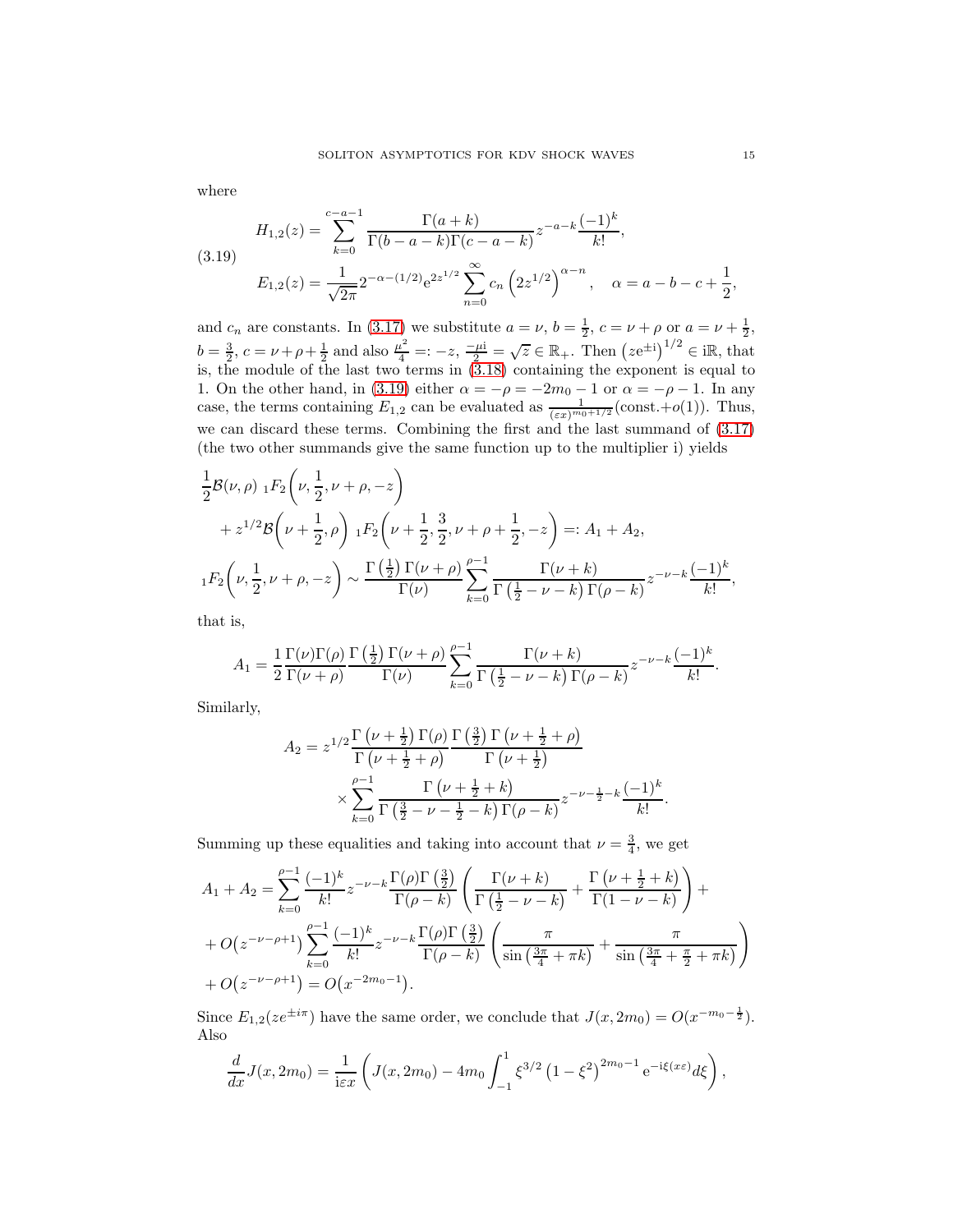and the last integral is evaluated as  $O(x^{-2}J(x, 2m_0-2))$  (plus terms of higher order). Therefore, derivatives of  $J(x, 2m_0)$  decrease even faster. Hence the main contribution to  $I_2^{\pm}(x,t)$  comes from the term  $h_{\pm}(x,t)x^{-\left[\frac{m_0}{2}\right]}$ . That is why we can integrate  $I_1(x,t)$  by parts exactly  $\left[\frac{m_0}{2}\right]$  times. The behavior of the integrand as  $k_1 \to \pm \infty$  after the last integration is evaluated as  $k_1^{2\left[\frac{m_0}{2}\right]-n_0-1} f(k_1) e^{-ik_1x}$ , where  $f \in L_2(\pm \infty)$ . Every differentiation of  $I_1(x,t)$  with respect to x will increases the degree  $2\left[\frac{m_0}{2}\right] - n_0 - 1$  by 1. To obtain a classical solution we need to differentiate at least 4 times. Thus, we have to require  $m_0 - n_0 - 1 \le -4$ , or  $n_0 \ge m_0 + 3$ . The following lemma sums up these considerations.

**Lemma 3.4.** Let  $q(x)$  satisfy [\(1.3\)](#page-1-2) with  $n_0 \geq m_0 + 3$ . Then  $F_1(x,t)$  admits the representation as  $x \to -\infty$ 

$$
F_1(x,t) = \frac{H_1(x,t)}{x^{\lfloor \frac{m_0}{2} \rfloor}}, \quad \frac{\partial^j H_1(x,t)}{\partial x^j} \in L_2(-\infty, -a), \quad j = 0, \ldots, n_0 - m_0 + 1,
$$

with  $a \gg 1$ .

From Lemma [3.3](#page-12-0) we obtain

**Lemma 3.5.** Let  $q(x)$  satisfy [\(1.3\)](#page-1-2) with  $n_0 \geq m_0 + 3$ . Then  $F(x,t)$  admits the representation as  $x \to +\infty$ 

$$
F(x,t) = \frac{H(x,t)}{x^{\lfloor \frac{m_0}{2} \rfloor}}, \quad \frac{\partial^j H(x,t)}{\partial x^j} \in L_2(a,+\infty), \quad j = 0,\ldots, n_0 - m_0 + 1,
$$

with  $a \gg 1$ .

Since  $\frac{1}{x}$  $\frac{\partial^j H(x,t)}{\partial x^j} \in L_1(a,+\infty)$  and  $\frac{1}{x}$  $\frac{\partial^j H_1(x,t)}{\partial x^j} \in L_1(-a,-\infty)$ , both  $F_x^{(j)}(x,t)$ and  $F_{1,x}^{(j)}(x,t)$  satisfy condition **IV** with  $m_0(t) = \frac{m_0}{2} - 1$  and  $n_0(t) = n_0 - m_0$ . Naturally, we assume that  $m_0(t) \geq 1$ , i.e.,  $m_0 \geq 4$ . This proves Theorem [1.3.](#page-3-0)

# 4. Proof of Theorem [1.1.](#page-1-3)

We represent the right Marchenko equation [\(3.7\)](#page-8-2) in the form (compare [\[4\]](#page-20-11))

$$
B(x, y, t) + \hat{F}(x + y, t) + \int_0^\infty B(x, s, t)\hat{F}(x + y + s, t)ds = 0,
$$

where

$$
B(x, y, t) = 2K(x, x + 2y, t), \quad \hat{F}(x, t) = 2F(2x, t).
$$

The kernel  $\hat{F}(x,t)$  consists of three summands,

$$
\hat{F}_T(x,t) = \frac{2}{\pi} \int_c^0 P(h)e^{8h^3t - 2hx} dh, \quad \hat{F}_d(x,t) = 2 \sum_{j=1}^N \gamma_j^2 e^{-2\kappa_j x + 8\kappa_j^3 t},
$$
\n
$$
\hat{F}_R(x,t) = \frac{2}{\pi} \text{Re} \int_0^{+\infty} R(k)e^{8ik^3t + 2ikx} dk,
$$

where  $k = ih$  and  $P(h)$  is defined by [\(3.11\)](#page-9-1). The following result is well known.

<span id="page-15-0"></span>**Lemma 4.1** ([\[20\]](#page-20-19)). Let  $\delta_{ij}$  be the Kronecker symbol and let  $A(x,t)$  be a  $N \times N$ matrix with elements

$$
A_{ij}(x,t) = \delta_{ij} + \frac{\gamma_j^2 e^{8\kappa_j^3 t}}{\kappa_i + \kappa_j} e^{-(\kappa_j + \kappa_j)x}.
$$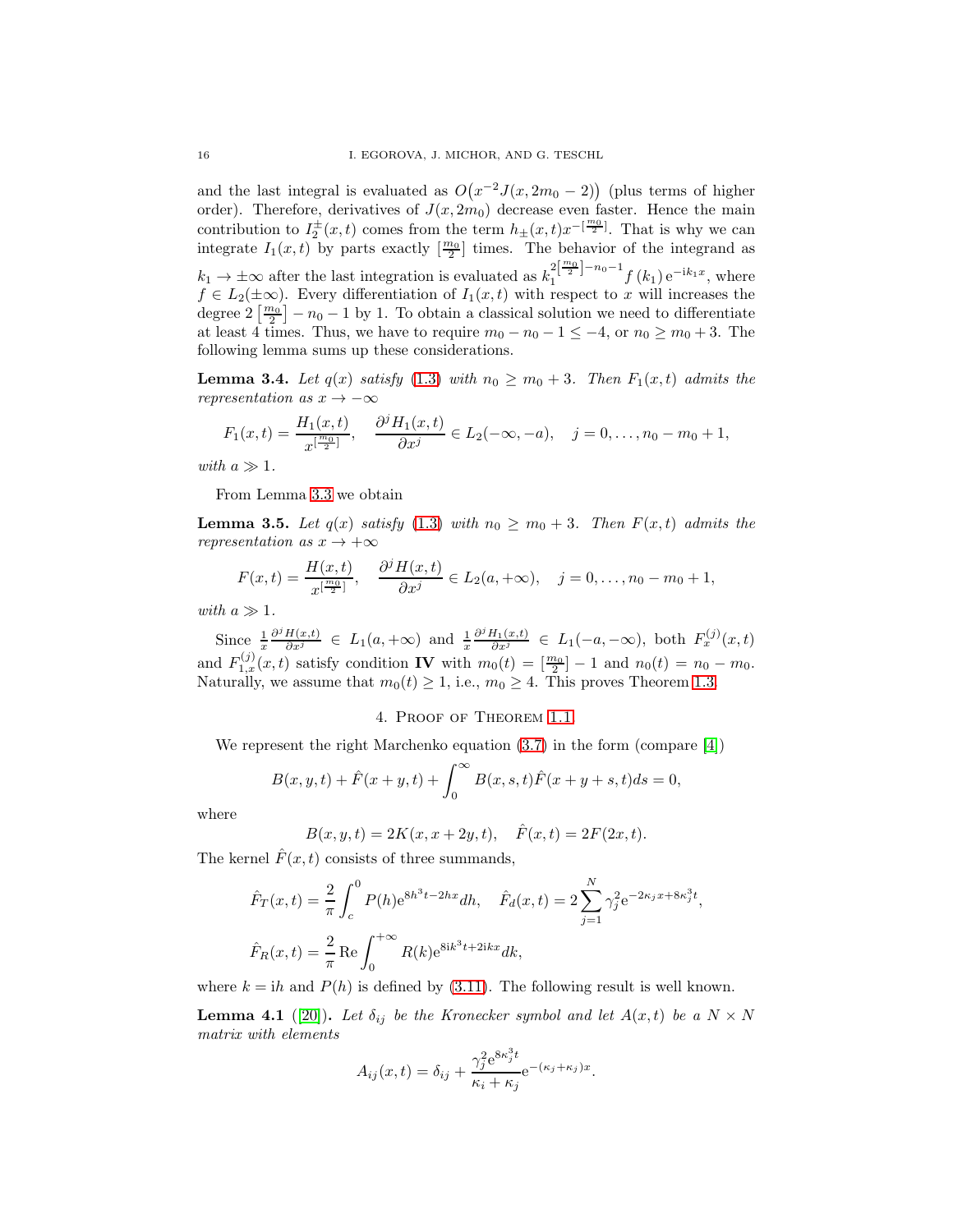Let  $A^{(j)}(x,t)$  be the matrix obtained from  $A(x,t)$  by replacing the j-th column of A with

$$
\begin{pmatrix} -\gamma_1^2 e^{8\kappa_1^3 t - \kappa_1 x} \\ \vdots \\ -\gamma_N^2 e^{8\kappa_N^3 t - \kappa_N x} \end{pmatrix}
$$

Then the Marchenko equation with kernel  $\hat{F}_d(x,t)$ ,

<span id="page-16-0"></span>(4.1) 
$$
B_d(x, y, t) + \hat{F}_d(x + y, t) + \int_0^\infty B_d(x, s, t) \hat{F}_d(x + y + s) ds = 0,
$$

has a unique solution  $B_d(x, y, t)$  such that

$$
B_d(x, 0, t) = \frac{1}{\det A(x, t)} \sum_{j=1}^{N} \det A^{(j)}(x, t) e^{-\kappa_j x}.
$$

The reflectionless, fast decaying solution  $u(x,t) = -\frac{\partial B_d(x,0,t)}{\partial x}$  of the KdV equation associated with [\(4.1\)](#page-16-0) can be expressed as

$$
u(x,t) = -2\frac{\partial^2}{\partial x^2} \log \det A(x,t).
$$

In the domain  $x > \varepsilon t$ , the following asymptotic is valid as  $t \to +\infty$  with  $C > 0$ , (4.2)

<span id="page-16-2"></span>
$$
u(x,t) = -\sum_{j=1}^{N} \frac{2\kappa_j^2}{\cosh^2\left(\kappa_j x - 4\kappa_j^3 t - \frac{1}{2}\log\frac{\gamma_j^2}{2\kappa_j} - \sum_{i=j+1}^{N}\log\frac{\kappa_j - \kappa_i}{\kappa_i + \kappa_j}\right)} + O(e^{-Ct}).
$$

Our aim is to prove that the main contribution to  $\hat{F}(x,t)$  in the region

(4.3) 
$$
\mathcal{O} := \left\{ (x, t) : t \geq \mathcal{T}, \ x \geq 4c^2 t + \log t^{\frac{m_0 - 3/2 - \varepsilon}{c}} \right\},
$$

stems from  $\hat{F}_d(x,t)$ . To this end we have to estimate  $\hat{F}_T(x+y,t) + \hat{F}_R(x+y,t)$  for  $(x, t) \in \mathcal{O}, y \geq 0$ . Since t is arbitrary large, we cannot use integration by parts as in the previous section. Denote

$$
x = 4c^{2}t + \frac{m_{0} - \frac{3}{2} - \varepsilon}{c} \log t + \xi, \quad r = 2(\xi + y),
$$
  

$$
S(r, t, h) := 8h^{3}t - 8hc^{2}t - h\frac{2m_{0} - 3 - 2\varepsilon}{c} \log t - hr.
$$

Note that for  $t \geq \mathcal{T}$ ,  $r \geq 0$ , and  $0 \leq h \leq \frac{c}{2}$ ,

$$
S_h(r, t, h) := \frac{\partial S(r, t, h)}{\partial h} = 24h^2t - 8c^2t - 2\frac{m_0 - \frac{3}{2} - \varepsilon}{c}\log t - r < 0,
$$
\n
$$
\left|\frac{1}{S_h(r, t, h)}\right| \le \frac{1}{2c^2t + r + 1},
$$

where  $\mathcal{T} \ge e^{\frac{c}{2m_0-3-2\varepsilon}}$ . Split the integral in  $\hat{F}_T(x+y,t)$  into two parts,

<span id="page-16-1"></span>(4.4) 
$$
F^{(1)}(x+y,t) = \frac{2}{\pi} \int_{c}^{c/2} P(h)e^{S(r,t,h)}dh,
$$

(4.5) 
$$
F^{(2)}(x+y,t) = \frac{2}{\pi} \int_{c/2}^{0} P(h)e^{S(r,t,h)}dh = \frac{2}{\pi} \int_{c/2}^{0} \frac{P(h)}{S_h(r,t,h)}de^{S(r,t,h)}.
$$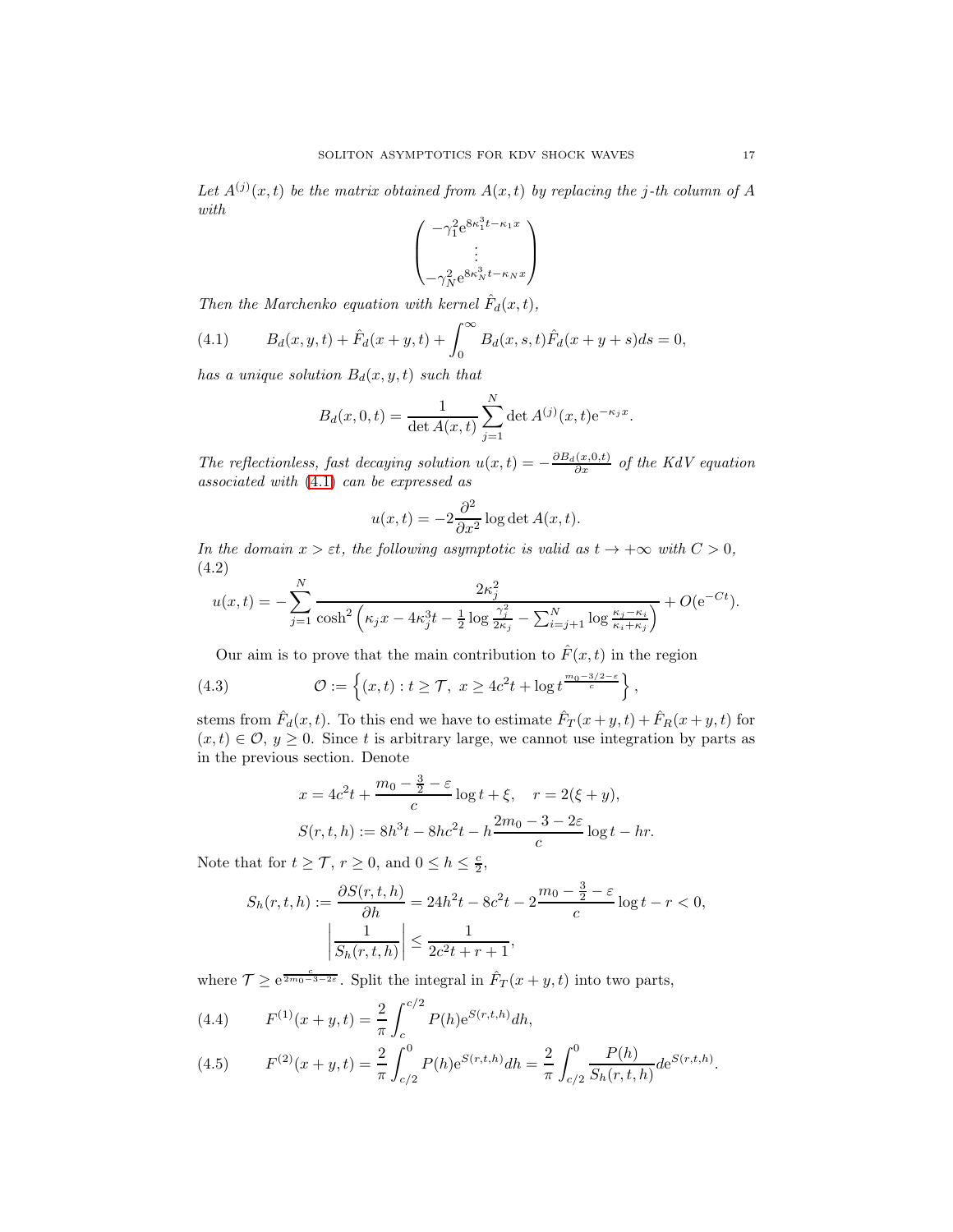Since

$$
S(r, t, h) \le -\left(m_0 - \frac{3}{2} - \varepsilon\right) \log t - \frac{c}{2}r, \quad \text{for } h \in [c/2, c],
$$

then

<span id="page-17-3"></span>(4.6) 
$$
|F^{(1)}(x+y,t)| \leq \frac{2}{\pi} \frac{1}{t^{m_0 - \frac{3}{2} - \varepsilon}} e^{-\frac{c}{2}(\xi + y)} \int_{c/2}^{c} |P(h)| dh,
$$

$$
\left| \frac{\partial}{\partial x} F^{(1)}(x+y,t) \right| \leq \frac{2}{\pi} \frac{1}{t^{m_0 - \frac{3}{2} - \varepsilon}} e^{-\frac{c}{2}(\xi + y)} \int_{c/2}^{c} |hP(h)| dh.
$$

On the other hand, we observe that  $\psi(r,t,h) := \frac{1}{S_h(r,t,h)}$  satisfies [\(3.12\)](#page-9-0). An elementary analysis shows that

<span id="page-17-0"></span>
$$
(4.7) \quad \left|\frac{\partial^n}{\partial h^n}\psi(r,t,h)\right| \le C|\psi(r,t,h)| \le C\left\{\begin{array}{ll} \frac{1}{2c^2t+r+1}, & h \in [0,\frac{c}{2}],\\ \frac{1}{24k^2t+8c^2t+r+1}, & k = ih \in \mathbb{R}_+. \end{array}\right.
$$

The positive constant  $C$  does not depend on  $t$  and  $r$ . Let us simultaneously integrate both integrals in the sum

(4.8)

<span id="page-17-2"></span>
$$
I(x + y, t) := \frac{\pi}{2} \left( F^{(2)}(x + y, t) + \hat{F}_R(x + y, t) \right)
$$
  
= 
$$
\int_{c/2}^0 P(h)\psi(r, t, h)de^{S(r, t, h)} + \text{Re}\int_0^\infty R(k)\psi(r, t, -ik)de^{S(r, t, -ik)}
$$

by parts  $m_0$ -times, using each time the representation

$$
e^{S(r,t,h)}dh = \psi(r,t,h)de^{S(r,t,h)},
$$
 - $ie^{S(r,t,-ik)}dk = \psi(r,t,-ik)de^{S(r,t,-ik)}.$ 

Taking into account  $(3.12), (3.14), (4.7)$  $(3.12), (3.14), (4.7)$  $(3.12), (3.14), (4.7)$  $(3.12), (3.14), (4.7)$  we get

$$
I(x + y, t) = e^{S(r, t, c/2)} \mathcal{P}_1(r, t, \frac{c}{2}) + \int_c^{c/2} \mathcal{P}_2(r, t, h) (\psi(r, t, h))^{m_0 - 1} + \text{Re} \int_0^{\infty} \mathcal{P}_3(r, t, -ik) (\psi(r, t, -ik))^{m_0 - 1},
$$

where the functions  $P_i(r, t, h)$  are uniformly bounded with respect to all arguments as  $t \geq \mathcal{T}$ ,  $r \geq 0$ ,  $h \in [0, \frac{\varepsilon}{2}]$  and  $k \in \mathbb{R}_+$ . Using again estimate [\(4.7\)](#page-17-0) and inequality  $S(r, t, \frac{c}{2}) < -7c^3t - \frac{c}{2}r$  we obtain

<span id="page-17-1"></span>(4.9)  

$$
|I(x+y,t)| \le C \left( e^{-7c^3t} e^{-\frac{cr}{2}} + \int_{c/2}^c \frac{dh}{(2c^2t + r + 1)^{m_0 - 1}} + \int_{\mathbb{R}_+} \frac{dk}{(24k^2t + 8c^2t + r + 1)^{m_0 - 1}} \right).
$$

For the next step recall Young's inequality: For all  $u > 0, v > 0, p > 1, q > 1$ , such that  $\frac{1}{p} + \frac{1}{q} = 1$ , one has

$$
uv \le \frac{u^p}{p} + \frac{v^q}{q}.
$$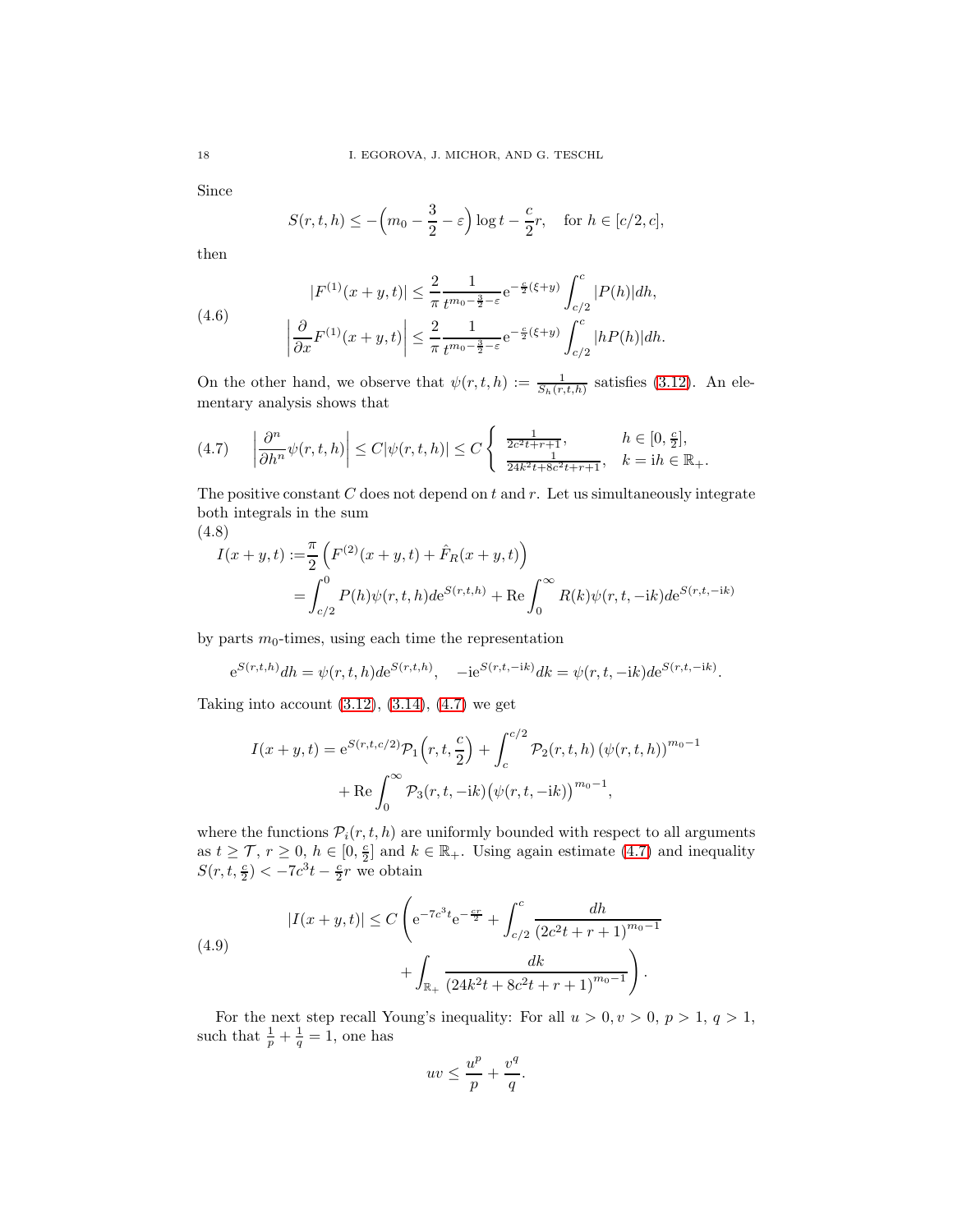In the last integral in [\(4.9\)](#page-17-1) we choose  $u^p = p \cdot (24k^2t + 8c^2t)$ ,  $v^q = q \cdot (r+1)$ . In the first integral v is the same and  $u^p = p \cdot 2c^2t$ . Then

<span id="page-18-0"></span>
$$
|I(x+y,t)| \le C \left( e^{-7c^3 t} e^{-\frac{cr}{2}} + \frac{c}{2(2pc^2)^{\frac{m_0-1}{p}} \cdot q^{\frac{m_0-1}{q}} t^{\frac{m_0-1}{p}} (r+1)^{\frac{m_0-1}{q}}} + \frac{1}{p^{\frac{m_0-1}{p}} \cdot q^{\frac{m_0-1}{q}} t^{\frac{m_0-1}{p}} (r+1)^{\frac{m_0-1}{q}}} \frac{1}{t^{\frac{m_0-1}{p}} (r+1)^{\frac{m_0-1}{q}}} \int_{\mathbb{R}_+} \frac{dk}{(24k^2 + 8c^2)^{\frac{m_0-1}{p}}} \right).
$$

To achieve convergence in the last integral we have to require  $m_0 - 1 > \frac{p}{2}$ . In later estimates we need the property  $(r+1)^{-\frac{m_0-1}{q}} \in L_2(\mathbb{R}_+),$  which implies  $m_0-1 > \frac{q}{2}.$ Set

$$
\frac{1}{q} = \frac{\frac{1}{2} + \varepsilon}{m_0 - 1}, \quad \frac{1}{p} = 1 - \frac{1}{q}, \text{ that is, } \frac{m_0 - 1}{p} = m_0 - \frac{3}{2} - \varepsilon,
$$

where  $\varepsilon > 0$  is arbitrary small. Combining this with [\(4.8\)](#page-17-2) and [\(4.10\)](#page-18-0) implies

(4.11) 
$$
\left| F^{(2)}(x+y,t) + \hat{F}_R(x+y,t) \right| \leq \tilde{C} \frac{1}{t^{m_0 - \frac{3}{2} - \varepsilon}} \frac{1}{(\xi + y + 1)^{\frac{1}{2} + \varepsilon}},
$$

where  $\tilde{C} > 0$  does not depend on x, y, t in the region

<span id="page-18-1"></span>
$$
t \ge \mathcal{T}
$$
,  $x \ge 4c^2t + \frac{m_0 - \frac{3}{2} - \varepsilon}{c} \log t$ ,  $y \ge 0$ .

Repeating almost literally the arguments above for  $\frac{\partial}{\partial x}(F^{(2)}(x+y,t)+\hat{F}_R(x+y,t))$ we get the estimate

<span id="page-18-2"></span>(4.12) 
$$
\left| \frac{\partial}{\partial \xi} (F^{(2)}(x+y,t) + \hat{F}_R(x+y,t)) \right| \leq \hat{C} \frac{1}{t^{m_0 - \frac{3}{2} - \varepsilon}} \frac{1}{(\xi + y + 1)^{\frac{1}{2} + \varepsilon}}
$$

Combining  $(4.4)$ – $(4.6)$  with  $(4.11)$ ,  $(4.12)$  we finally obtain that

<span id="page-18-3"></span>(4.13) 
$$
|\hat{F}_T(x+y,t) + \hat{F}_R(x+y,t)| \leq C \frac{1}{t^{m_0 - \frac{3}{2} - \varepsilon}} \frac{1}{(\xi + y + 1)^{\frac{1}{2} + \varepsilon}},
$$

<span id="page-18-4"></span>(4.14) 
$$
\left|\frac{\partial}{\partial \xi}(\hat{F}_T(x+y,t)+\hat{F}_R(x+y,t))\right| \leq C \frac{1}{t^{m_0-\frac{3}{2}-\varepsilon}} \frac{1}{(\xi+y+1)^{\frac{1}{2}+\varepsilon}}.
$$

Consider the space of functions  $\varphi(y) \in L_2(\mathbb{R}_+) \cap C(\mathbb{R}_+)$  with the norm  $\|\varphi\| =$  $\|\varphi\|_{L_2} + \|\varphi\|_{C}$ . In this space introduce the operators

$$
[\mathcal{F}\varphi](y) = \int_0^\infty \hat{F}_d\Big(4c^2t + \frac{m_0 - \frac{3}{2} - \varepsilon}{c}\log t + \xi + y + s, t\Big)\varphi(s)ds,
$$
  

$$
[\mathcal{G}\varphi](y) = \int_0^\infty G\Big(4c^2t + \frac{m_0 - \frac{3}{2} - \varepsilon}{c}\log t + \xi + y + s, t\Big)\varphi(s)ds,
$$

where  $G(x,t) = \hat{F}_T(x,t) + \hat{F}_R(x,t)$ . The Marchenko equation [\(4.1\)](#page-16-0) can be represented as

<span id="page-18-5"></span>(4.15) 
$$
\varphi + \mathcal{F}\varphi + \mathcal{G}\varphi = \omega + g,
$$

.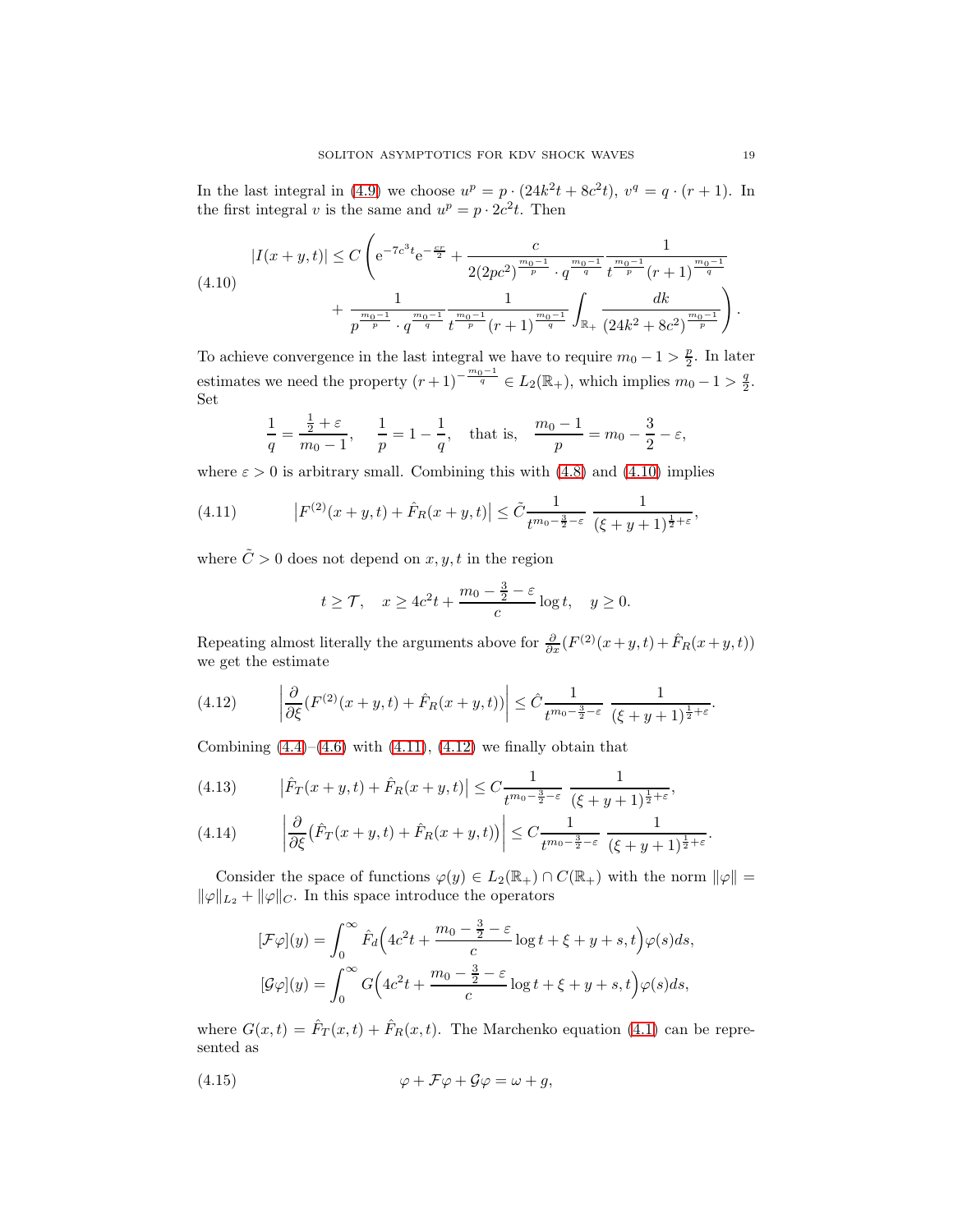where

$$
\omega = \omega(y) = -\hat{F}_d \Big( 4c^2 t + \frac{m_0 - \frac{3}{2} - \varepsilon}{c} \log t + \xi + y, t \Big),
$$
  
\n
$$
g = g(y) = -\mathcal{G} \Big( 4c^2 t + \frac{m_0 - \frac{3}{2} - \varepsilon}{c} \log t + \xi + y, t \Big),
$$
  
\n
$$
\varphi = \varphi(y) = B \Big( 4c^2 t + \frac{m_0 - \frac{3}{2} - \varepsilon}{c} \log t + \xi, y, t \Big).
$$

The operators F, G and the functions  $\omega$ ,  $g$ ,  $\varphi$  depend on  $\xi$  and  $t$  as parameters. By [\(4.13\)](#page-18-3) and [\(4.14\)](#page-18-4) we have

<span id="page-19-0"></span>(4.16) 
$$
||G|| + ||G_{\xi}|| \leq Ct^{-(m_0 - 3/2 - \varepsilon)}, \quad ||g|| + ||g_{\xi}|| \leq Ct^{-(m_0 - 3/2 - \varepsilon)},
$$

where  $G_{\xi} = \frac{dG}{d\xi}$ ,  $g_{\xi} = \frac{dg}{d\xi}$ , and the norm is taken in  $L_2(0, \infty) \cap C[0, \infty)$ . Lemma [4.1](#page-15-0) has the following corollary (cf. [\[13\]](#page-20-17)).

<span id="page-19-1"></span>Corollary 4.2. The operator  $\mathbb{I} + \mathcal{F}$  in the spaces  $L_2(\mathbb{R}_+)$  and  $L_2(\mathbb{R}_+) \cap C(\mathbb{R}_+)$  is invertible, and the norms of the operators  $\mathcal{R} = (\mathbb{I} + \mathcal{F})^{-1}$  and  $\mathcal{R}_{\xi} = \frac{d\mathcal{R}}{d\xi}$  are bounded uniformly with respect to t and  $\xi \geq 0$ .

From this corollary it follows that [\(4.15\)](#page-18-5) can be rewritten as

$$
\varphi+\mathcal{R}\mathcal{G}\varphi=\mathcal{R}\omega+\mathcal{R}g,
$$

where the operator  $\mathcal{RG}$  is small in the norm of  $L_2(\mathbb{R}_+) \cap C(\mathbb{R}_+)$  for large t. Applying successive approximation we get

$$
\varphi = \mathcal{R}\omega + \mathcal{R}g - \sum_{n=1}^{\infty} (\mathcal{R}\mathcal{G})^n [\mathcal{R}\omega + \mathcal{R}g].
$$

Differentiating by  $\xi$  yields

<span id="page-19-2"></span>(4.17)  
\n
$$
\frac{d}{d\xi}\varphi = \frac{d}{d\xi}(\mathcal{R}\omega) + \mathcal{R}_{\xi}g + \mathcal{R}g_{\xi}
$$
\n
$$
-\sum_{n=1}^{\infty}\sum_{i=0}^{n-1}(\mathcal{R}G)^{i}(\mathcal{R}_{\xi}G + \mathcal{R}G_{\xi})(\mathcal{R}G)^{n-1-i}[\mathcal{R}\omega + \mathcal{R}g]
$$
\n
$$
-\sum_{n=1}^{\infty}(\mathcal{R}G)^{n}\left[\frac{d}{d\xi}(\mathcal{R}\omega) + \mathcal{R}_{\xi}g + \mathcal{R}g_{\xi}\right].
$$

Taking into account estimates [\(4.16\)](#page-19-0) and Corollary [4.2](#page-19-1) we obtain that the series on the r.h.s. of [\(4.17\)](#page-19-2) converge in  $L_2(\mathbb{R}_+) \cap C(\mathbb{R}_+)$  uniformly with respect to t. From  $(4.16)$  and  $(4.17)$  it also follows that

$$
\frac{d}{d\xi}\varphi\Big|_{y=0} = \frac{d}{d\xi} \left(\mathcal{R}\omega\right)\Big|_{y=0} + O\left(t^{-(m_0-3/2-\varepsilon)}\right).
$$

Therefore, the main contribution in the asymptotics of the solution  $q(x, t)$  of the initial value problem  $(1.1)$ ,  $(1.3)$  is given by the solution of  $(4.1)$ . Together with [\(4.2\)](#page-16-2) this finishes the proof of Theorem [1.1.](#page-1-3)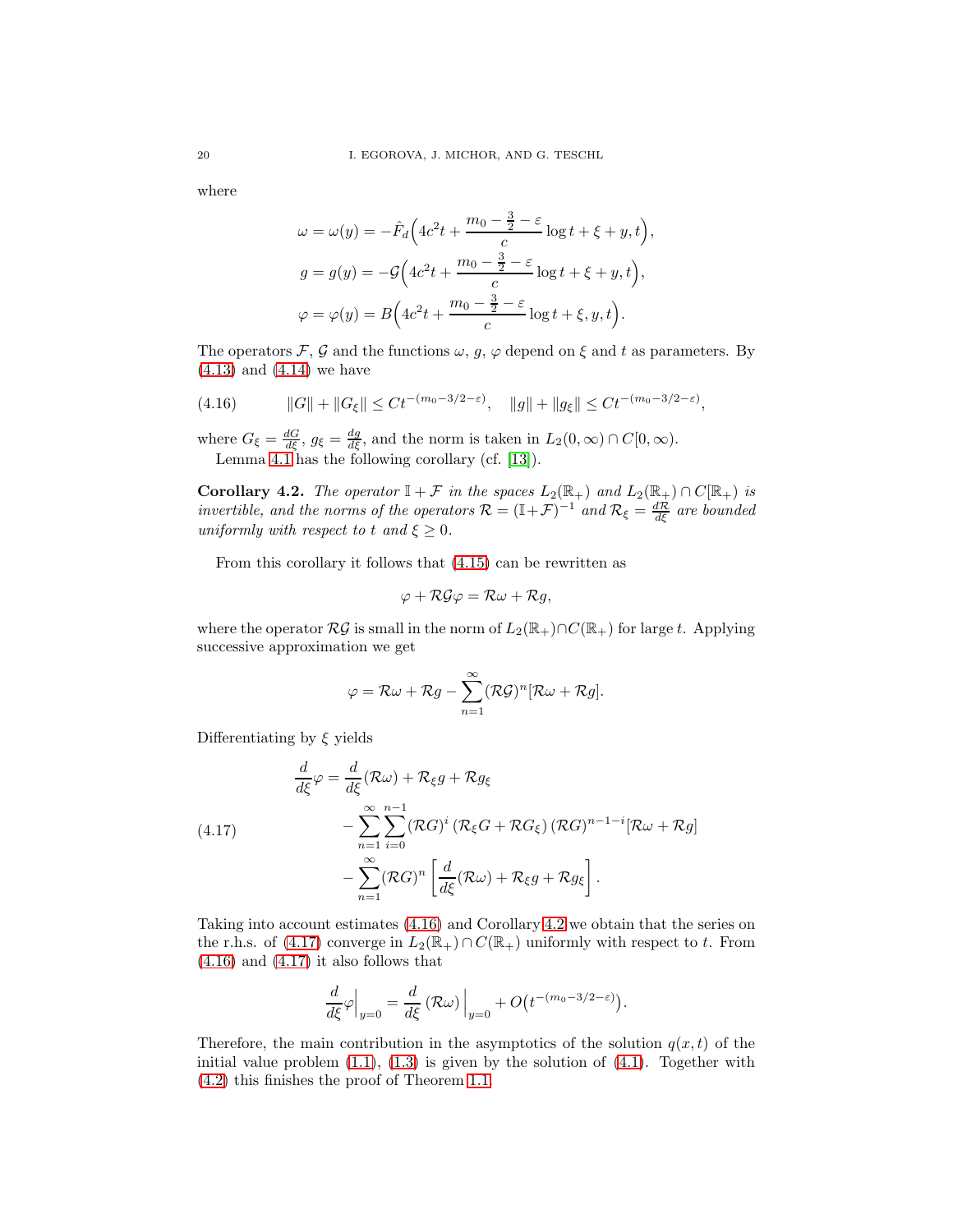#### **REFERENCES**

- <span id="page-20-12"></span>[1] A. Boutet de Monvel, I. Egorova, and G. Teschl, Inverse scattering theory for onedimensional Schrödinger operators with steplike finite-gap potentials, J. Analyse Math. 106 (2008), 271–316.
- <span id="page-20-15"></span>[2] V.S. Buslaev and V.N. Fomin, An inverse scattering problem for the one-dimensional Schrödinger equation on the entire axis, Vestnik Leningrad. Univ.  $17$  (1962), 56–64.
- <span id="page-20-13"></span>[3] A. Cohen and T. Kappeler, Scattering and inverse scattering for steplike potentials in the Schrödinger equation, Indiana Univ. Math. J.  $34$  (1985), 127-180.
- <span id="page-20-11"></span>[4] P. Deift and E. Trubowitz, Inverse scattering on the line, Comm. Pure Appl. Math. 32 (1979), 121–251.
- <span id="page-20-0"></span>[5] P. Deift and X. Zhou, A steepest descent method for oscillatory Riemann–Hilbert problems, Ann. of Math. (2) 137 (1993), 295–368.
- <span id="page-20-4"></span>[6] I. Egorova, Z. Gladka, V. Kotlyarov, and G. Teschl, Long-time asymptotics for the Korteweg-de Vries equation with steplike initial data, Nonlinearity 26 (2013), 1839–1864.
- <span id="page-20-14"></span>[7] I. Egorova, Z. Gladka, T.-L. Lange, and G. Teschl, Inverse scattering theory for Schrödinger operators with steplike potentials, Zh. Mat. Fiz. Anal. Geom. 11, 123-158 (2015).
- <span id="page-20-8"></span>[8] I. Egorova, K. Grunert, and G. Teschl, On the Cauchy problem for the Korteweg–de Vries equation with steplike finite-gap initial data I. Schwartz-type perturbations, Nonlinearity 22 (2009), 1431–1457.
- <span id="page-20-9"></span>[9] I. Egorova and G. Teschl, On the Cauchy problem for the Korteweg–de Vries equation with steplike finite-gap initial data II. Perturbations with finite moments, J. d'Analyse Math. 115 (2011), 71–101.
- <span id="page-20-5"></span>[10] S. Grudsky and A. Rybkin, On classical solutions of the KdV equation, Proc. Lond. Math. Soc. (3) **121:2** (2020), 354-371.
- <span id="page-20-3"></span>[11] K. Grunert and G. Teschl, Long-time asymptotics for the Korteweg–de Vries equation via nonlinear steepest descent, Math. Phys. Anal. Geom. 12 (2009), 287–324.
- <span id="page-20-2"></span>[12] A.R. Its, Asymptotic behavior of the solutions to the nonlinear Schrödinger equation, and isomonodromic deformations of systems of linear differential equations, Soviet. Math. Dokl. 24:3 (1981), 452–456.
- <span id="page-20-17"></span>[13] E.Ya. Khruslov, Asymptotics of the Cauchy problem solution to the KdV equation with step-like initial data, Matem.sborn. 99 (1976), 261–281.
- <span id="page-20-16"></span>[14] P.D. Lax, Integrals of nonlinear equations of evolution and solitary waves, Comm. Pure and Appl. Math. 7 (1968), 159-193.
- <span id="page-20-6"></span>[15] T. Laurens, Global well-posedness for  $H^{-1}(\mathbb{R})$  perturbations of KdV with exotic spatial asymptotics, [arXiv:2104.11346,](http://arxiv.org/abs/2104.11346) 2021.
- <span id="page-20-7"></span><span id="page-20-1"></span>[16] T. Laurens, *KdV on an incoming tide*, [arXiv:2104.11748,](http://arxiv.org/abs/2104.11748) 2021.
- <span id="page-20-10"></span>[17] S.V. Manakov, Nonlinear Frauenhofer diffraction, Sov. Phys. JETP 38:4 (1974), 693–696.
- [18] V.A. Marchenko, Sturm–Liouville Operators and Applications (Russian), Naukova Dumka, Kiev, 1977; Tanslated from Russian: Birkhäuser, Basel, 1986; rev. ed., Amer. Math. Soc., Providence, 2011.
- <span id="page-20-18"></span>[19] F.W.J. Olver, NIST handbook of mathematical functions, Cambridge University Press, 2010.
- <span id="page-20-19"></span>[20] V.E. Zakharov, S.V. Manakov, S.P. Novikov, L.P. Pitaevskii, Theory of solitons, The method of the inverse problem (Russian), "Nauka", Moscow, 1980.